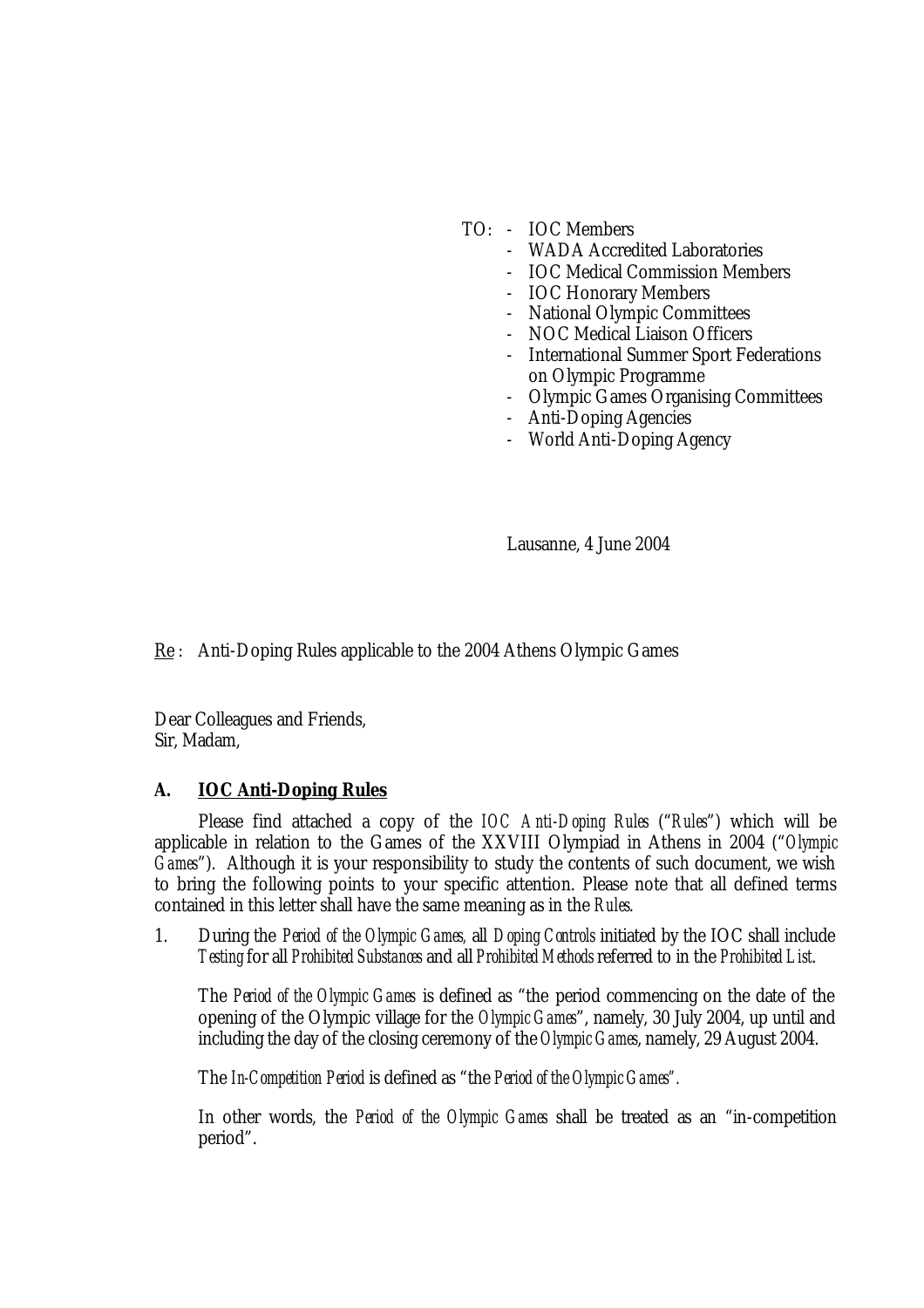Lausanne, 4 June 2004 Page 2

*National Olympic Committees* are responsible to inform all their *Athletes* that they will be subject to *Doping Controls* at any time during the *Period of the Olympic Games* for all *Prohibited Substances* and all *Prohibited Methods* referred to in the *Prohibited List.*

- 2. All *Athletes* shall be subject, during the *Period of the Olympic Games*, to *Doping Controls* initiated by the IOC at any time or place with no advance warning required to be given to the *Athletes*.
- 3. The IOC intends to authorise WADA to carry out *Doping Controls*, on behalf of the IOC, during the P*eriod of the Olympic Games,* outside of Greece and at non-Olympic venues inside of Greece.
- 4. Pursuant to Article 15.1 of the *World Anti-Doping Code*, the IOC hereby authorises all *Anti-Doping Organisations* to carry out *Doping Controls* on the *Athletes* within their authority during the *Period of the Olympic Games,* prior to the *Athlete* having validated his accreditation for the *Olympic Games* and/or subsequent to the *Athlete*  having finished his final competition at the *Olympic Games*.
- 5. The procedures and general provisions with respect to anti-doping rule violations arising from the Games of the XXVIII Olympiad in Athens 2004 are contained in Article 7 of the *IOC Anti-Doping Rules.*
- 6. In view of the extended nature of the *In-Competition Period*, we remind you that an *Athlete* should request a therapeutic use exemption prior to taking any substance that is included in the *Prohibited List*. This procedure is explained in further detail in the *IOC Anti-Doping Rules*.

The *IOC Anti-Doping Rules* as well as the *World Anti-Doping Code* can be seen on both the IOC website [www.olympic.org](http://www.olympic.org) and the WADA website [www.wada-ama.org.](http://www.wada-ama.org)

## **B. The 2004 Prohibited List**

Please find attached a copy of the *Prohibited List*, as referred to in the *IOC Anti-Doping Rules*. This document is also referred to as *The 2004 Prohibited List International Standard.* A copy of this document can also be seen on the websites of the IOC and WADA referred to above.

## **C. Athens 2004 Doping Control Guide**

Please note that the *Athens 2004 Doping Control Guide*, which will complement the *IOC Anti-Doping Rules* referred to above, will be distributed in due course by the Organising Committee for the Games of the XXVIII Olympiad in Athens 2004.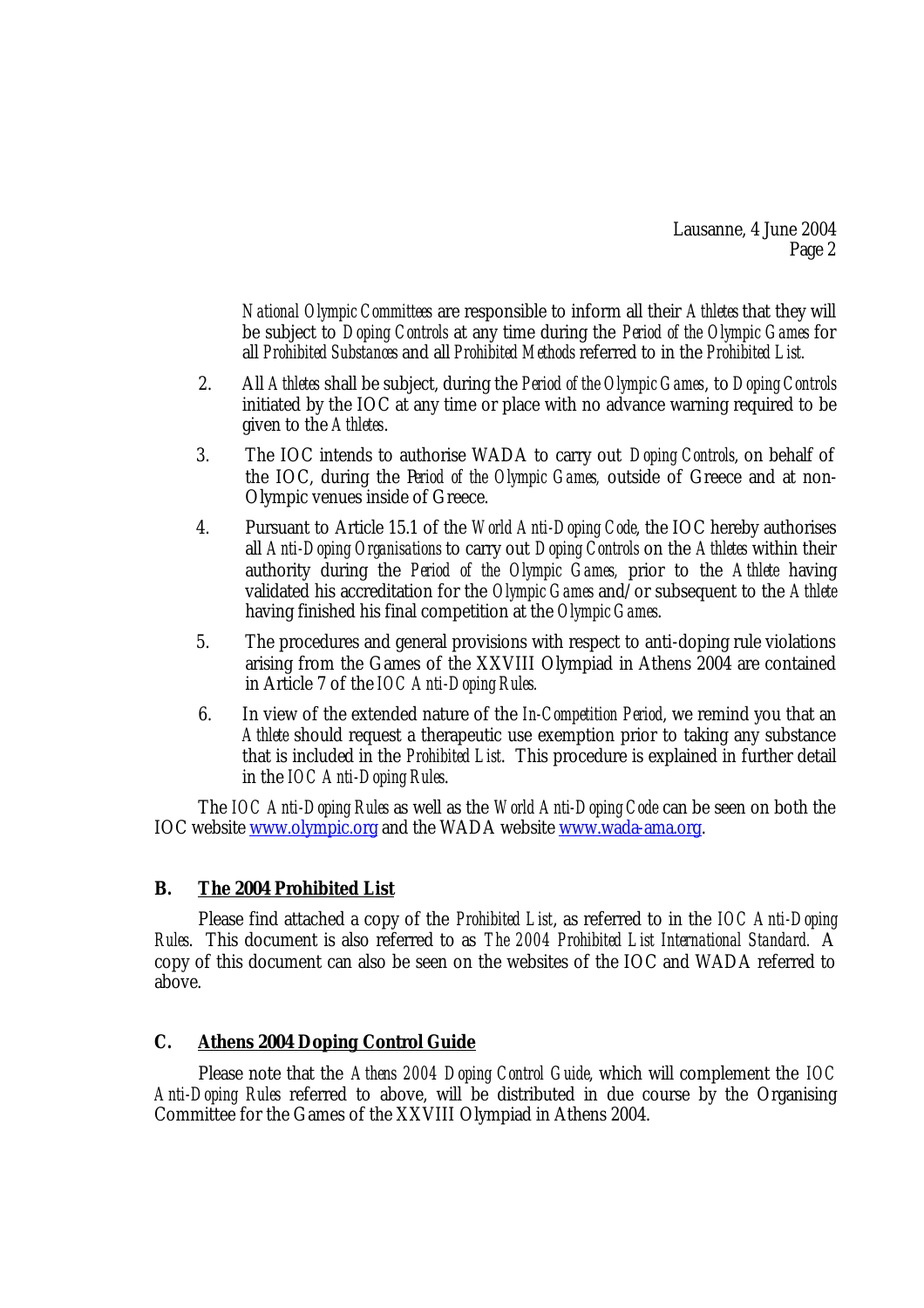Lausanne, 4 June 2004 Page 3

Please ensure that the documentation and information referred to above is forwarded to all persons linked to your organization who have a need to know such documentation, in particular to the *Athletes*, coaches and medical personnel.

Yours sincerely,

Urs LACOTTE

Enc.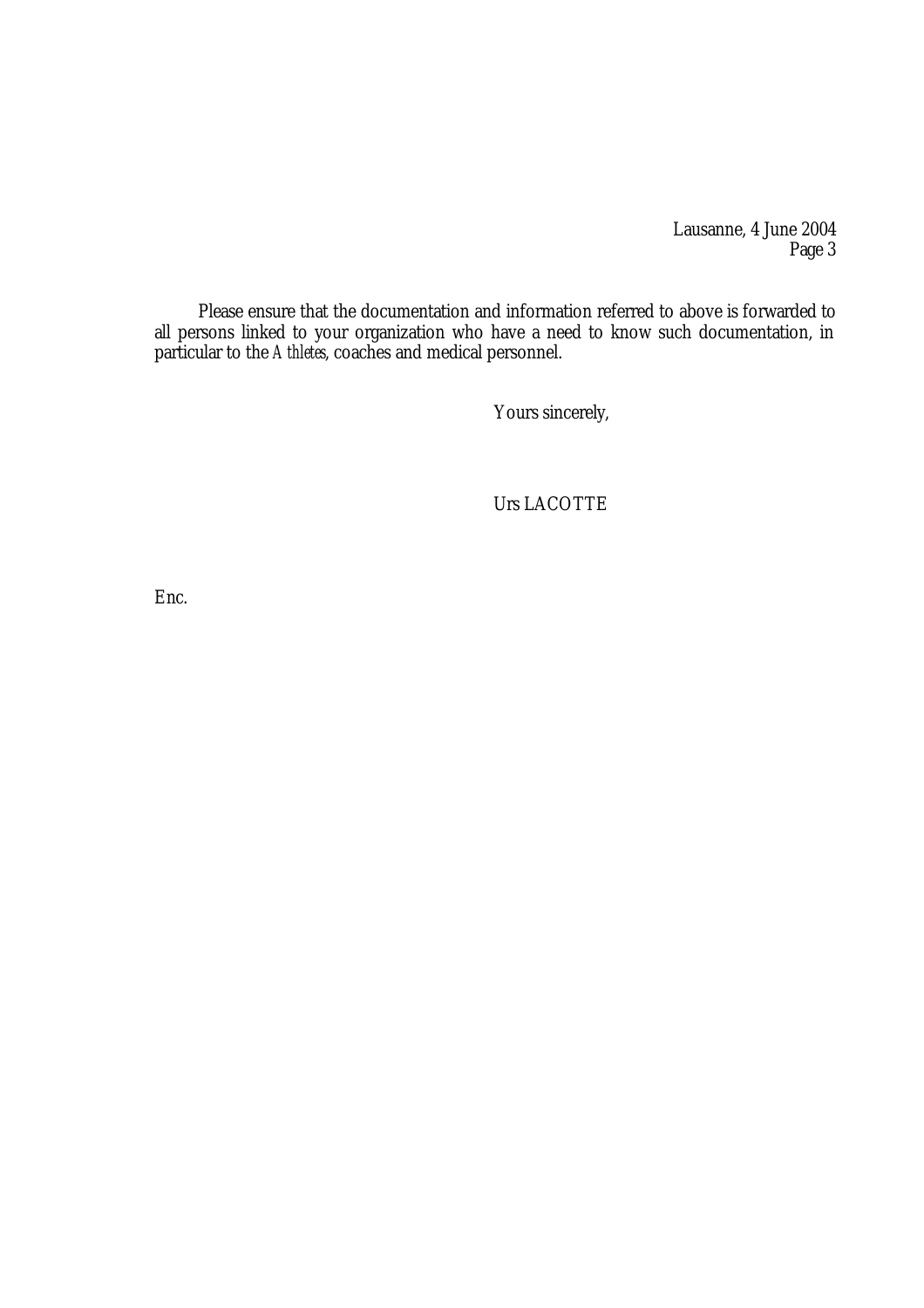# **The International Olympic Committee Anti-Doping Rules**

**applicable to the Games of the XXVIII Olympiad in Athens in 2004**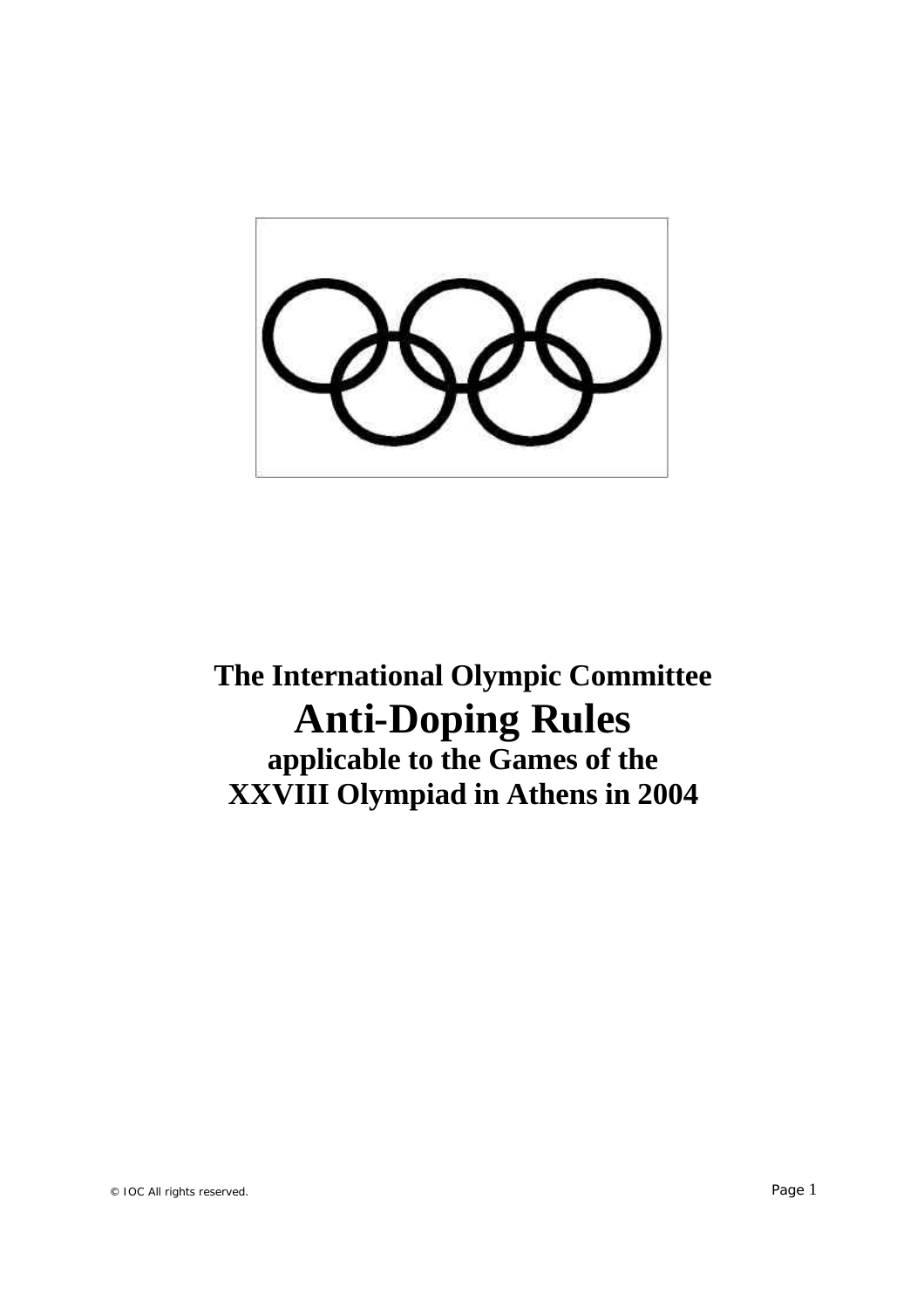| <b>ARTICLE 1</b>       |                                                                                                 |    |
|------------------------|-------------------------------------------------------------------------------------------------|----|
| <b>ARTICLE 2</b>       |                                                                                                 |    |
| <b>ARTICLE 3</b>       |                                                                                                 |    |
| <b>ARTICLE 4</b>       |                                                                                                 |    |
| <b>ARTICLE 5</b>       |                                                                                                 |    |
| <b>ARTICLE 6</b>       |                                                                                                 |    |
| <b>ARTICLE 7</b>       | MANAGEMENT OF ANTI-DOPING RULE VIOLATIONS 9                                                     |    |
| <b>ARTICLE 8</b>       | AUTOMATIC DISQUALIFICATION OF INDIVIDUAL RESULTS,                                               |    |
| <b>ARTICLE 9</b>       |                                                                                                 |    |
| <b>ARTICLE 10</b>      |                                                                                                 |    |
| <b>ARTICLE 11</b>      | FINANCIAL AND OTHER SANCTIONS ASSESSED AGAINST<br>NATIONAL OLYMPIC COMMITTEES AND INTERNATIONAL |    |
| <b>ARTICLE 12</b>      |                                                                                                 |    |
| <b>ARTICLE 13</b>      |                                                                                                 |    |
| <b>ARTICLE 14</b>      |                                                                                                 |    |
| <b>ARTICLE 15</b>      | DOPING CONTROL FOR ANIMALS COMPETING IN SPORT16                                                 |    |
| <b>ARTICLE 16</b>      | AMENDMENT AND INTERPRETATION OF ANTI-DOPING RULES                                               |    |
| <b>ARTICLE 17</b><br>п |                                                                                                 |    |
|                        | APPENDIX 1 - DEFINITIONS                                                                        | 17 |
| FOR TESTING.           | APPENDIX 2 - CRITERIA RELATING TO THE INTERNATIONAL STANDARD                                    | 20 |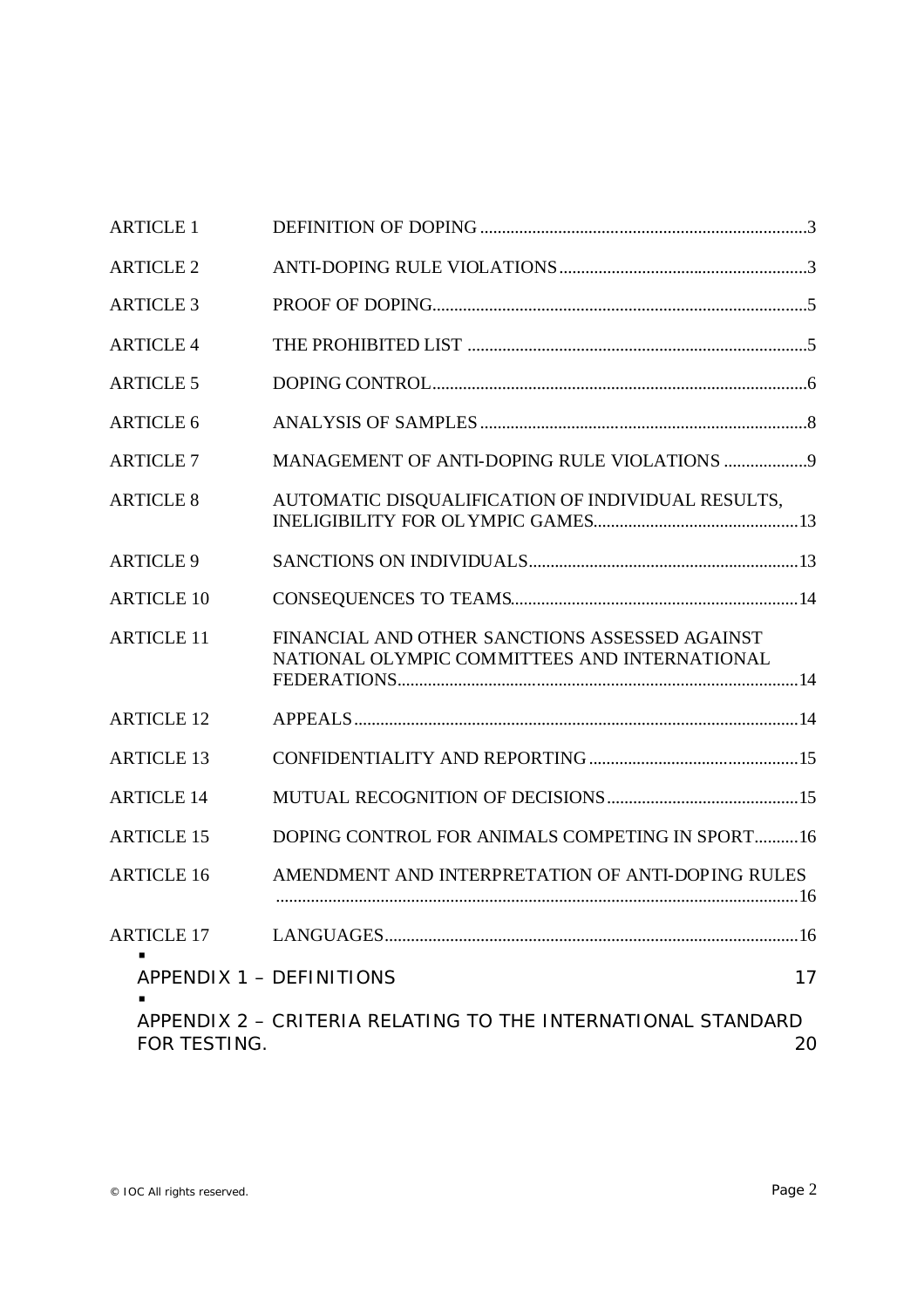## **PREAMBLE**

The *International Olympic Committee* (*IOC*) is the supreme authority of the Olympic Movement and, in particular, the *Olympic Games*. Any person or organisation belonging in any capacity whatsoever to the Olympic Movement is bound by the provisions of the Olympic Charter and shall abide by the decisions of the IOC.

The Olympic Charter reflects the importance that the IOC places on the fight against doping in sport and its support for the World Anti-Doping Code (the *Code*) which was accepted by the IOC upon the occasion of its 115<sup>th</sup> Session in Prague in July 2003.

The *IOC* has established these IOC Anti-Doping Rules *(Rules)* in accordance with the *Code*, expecting that, in the spirit of sport, it will contribute to the fight against doping in the Olympic Movement. The *Rules are* complemented by other *IOC* documents and International Standards addressed throughout the *Rules.*

Anti-doping rules, like *Competition* rules, are sport rules governing the conditions under which sport is played. All *Participant*s (*Athlete*s and *Athlete Support Personnel*) accept these Rules as a condition of participation and are presumed to have agreed to comply with the *Rules*.

The IOC Executive Board is responsible for establishing policies, guidelines and procedures with respect to the fight against doping, including anti-doping rule violation management and compliance with internationally accepted regulations, including the *Code*.

The President of the IOC appoints a Medical Commission which is responsible, in accordance with directions from the IOC Executive Board, to implement these Rules.

The *IOC* Therapeutic Use Exemption Committee (TUEC) is the committee appointed by the *IOC* Medical Commission to assess each Therapeutic Use Exemption application (TUE).

Unless specifically directed in the *Code*, the *Person* responsible for the administration of the provisions thereof shall be the *IOC Medical Director*. The *IOC Medical Director* may delegate specific responsibilities to such *Person* or *Person*s at his discretion.

The meaning of the capitalised terms (appearing in italics) contained in these *Rules* are defined in Appendix 1 hereto.

In these *Rules*, the masculine gender used in relation to any physical person shall, unless there is a specific provision to the contrary, be understood as including the feminine gender.

## **ARTICLE 1 DEFINITION OF DOPING**

Doping is defined as the occurrence of one or more of the anti-doping rule violations set forth in Article 2.1 through Article 2.8 of these Rules.

## **ARTICLE 2 ANTI-DOPING RULE VIOLATIONS**

The following constitute anti-doping rule violations:

- **2.1 The presence of a** *Prohibited Substance* **or its Metabolites or Markers in an** *Athlete's* **bodily Specimen**
	- **2.1.1** It is each *Athlete's* personal duty to ensure that no *Prohibited Substance* enters his or her body. *Athletes* are responsible for any *Prohibited Substance* or its *Metabolites* or *Markers* found to be present in their bodily *Specimens*. Accordingly, it is not necessary that intent, fault, negligence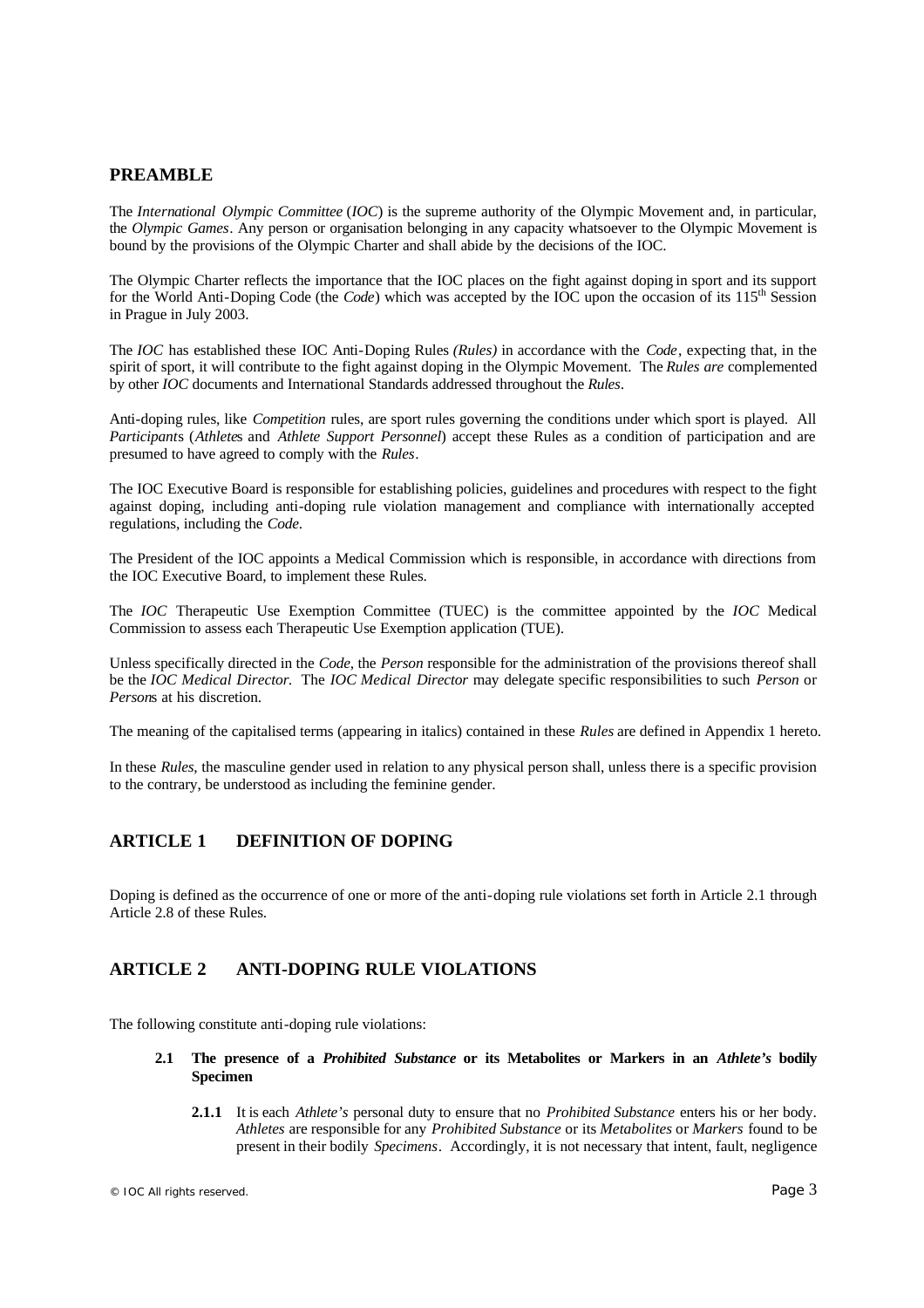or knowing *Use* on the *Athlete's* part be demonstrated in order to establish an anti-doping violation under Article 2.1.

- **2.1.2** Excepting those substances for which a quantitative reporting threshold is specifically identified in the *Prohibited List*, the detected presence of any quantity of a *Prohibited Substance* or its *Metabolites* or *Markers* in an *Athlete's Sample* shall constitute an anti-doping rule violation.
- **2.1.3** As an exception to the general rule of Article 2.1, the *Prohibited List* may establish special criteria for the evaluation of *Prohibited Substances* that can also be produced endogenously.

#### **2.2** *Use* **or** *Attempted Use* **of a** *Prohibited Substance* **or a** *Prohibited Method*

- **2.2.1** The success or failure of the *Use* of a *Prohibited Substance* or *Prohibited Method* is not material. It is sufficient that the *Prohibited Substance* or *Prohibited Method* was *Used* or *Attempted* to be *Used* for an anti-doping rule violation to be committed.
- **2.3** Refusing, or failing without compelling justification, to submit to *Sample* collection after notification as authorised in these *Rules* or otherwise evading *Sample* collection.
- **2.4** Violation of the requirements regarding *Athlete* availability for *Testing* including failure to provide required whereabouts information set forth in Article 5.5 (*Athlete* whereabouts requirements) and missed tests which are declared based on reasonable rules.
- **2.5** *Tampering*, or *Attempting* to tamper, with any part of *Doping Control*.

#### **2.6** *Possession* **of** *Prohibited Substances* **and** *Methods*

- **2.6.1** *Possession* by an *Athlete* at any time or place of any prohibited substance or prohibited method, referred to in Article 2.6.3 below, unless the *Athlete* establishes that the *Possession* is pursuant to a TUE granted in accordance with Article 4.3 (Therapeutic Use) or other acceptable justification.
- **2.6.2** *Possession* at any time or place of any prohibited substance or prohibited method referred to in Article 2.6.3 below, by *Athlete Support Personnel* in connection with an *Athlete*, *Competition* or training, unless the *Athlete Support Personnel* establishes that the *Possession* is pursuant to a TUE granted to an *Athlete* in accordance with Article 4.3 (Therapeutic Use) or other acceptable justification.
- **2.6.3** In relation to possession, the following categories of substances and methods are prohibited ( for the full list of the prohibited substances and methods, see the List of Prohibited Substances and Prohibited Methods).

categories of prohibited substances:

- S4. Anabolic Agents
- S5. Peptide Hormones
- S6. BETA-2 Agonists\*
- S7. Agents with Anti-Oestrogenic Activity
- S8. Masking Agents

(\* Only clenbuterol, and salbutamol when its concentration in urine is greater than 1000ng/mL)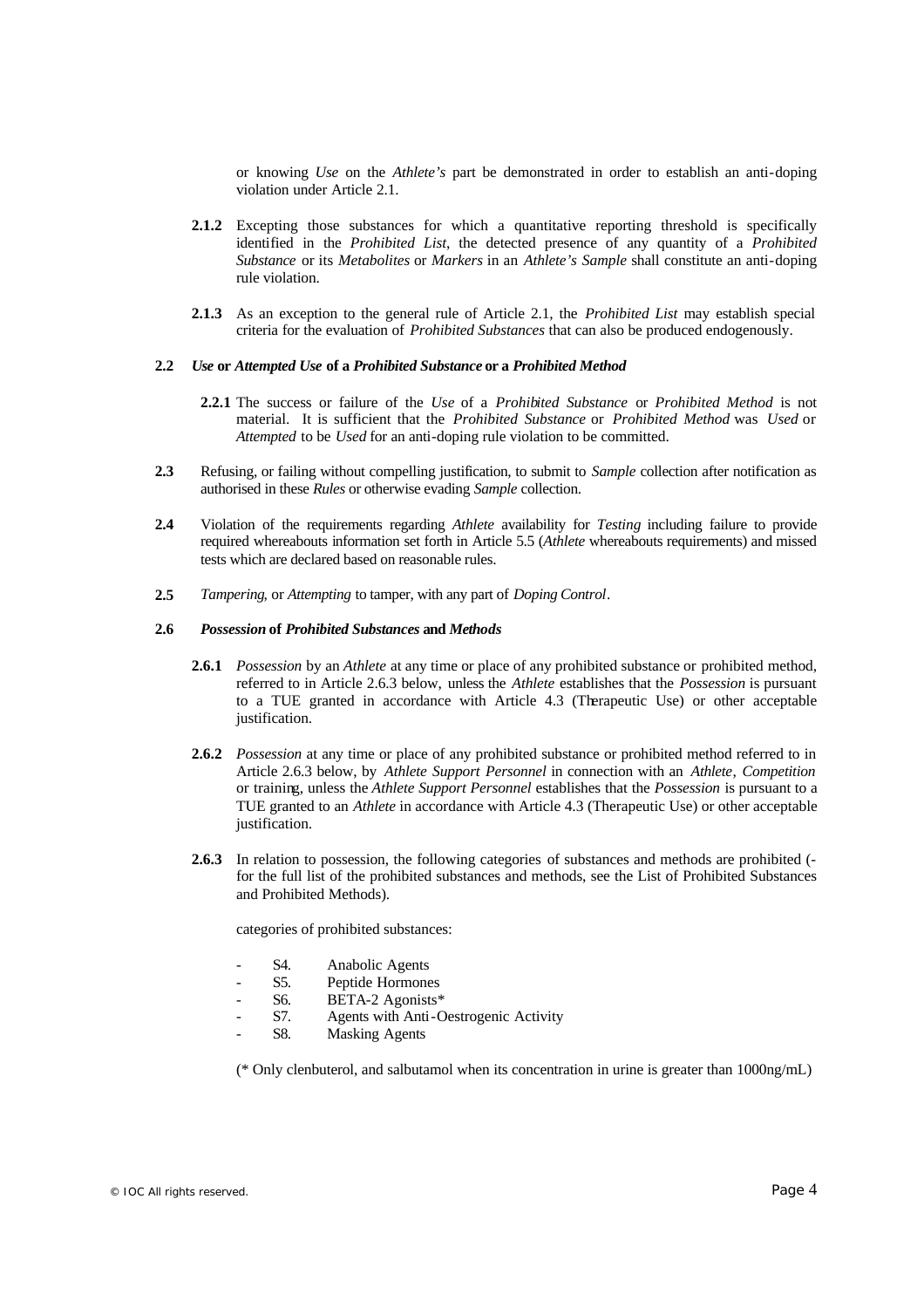categories of prohibited methods:

- M1. Enhancement of Oxygen Transfer
- M2. Pharmacological, Chemical and Physical Manipulation
- M3. Gene Doping
- **2.7** Trafficking in any *Prohibited Substance* or *Prohibited Method*.
- **2.8** Administration or *Attempted* administration of a *Prohibited Substance* or *Prohibited Method* to any *Athlete*, or assisting, encouraging, aiding, abetting, covering up or any other type of complicity involving an anti-doping rule violation or any *Attempted* violation.

## **ARTICLE 3 PROOF OF DOPING**

#### **3.1 Burdens and Standards of Proof**

The *IOC* shall have the burden of establishing that an anti-doping rule violation has occurred. The standard of proof shall be whether the *IOC* has established an anti-doping rule violation to the comfortable satisfaction of the hearing body bearing in mind the seriousness of the allegation which is made. This standard of proof in all cases is greater than a mere balance of probability but less than proof beyond a reasonable doubt. Where these Rules place the burden of proof upon the *Athlete* or other *Person* alleged to have committed an anti-doping rule violation to rebut a presumption or establish specified facts or circumstances, the standard of proof shall be by a balance of probability.

#### **3.2 Methods of Establishing Facts and Presumptions**

Facts related to anti-doping rule violations may be established by any reliable means, including admissions. The following rules of proof shall be applicable in doping cases:

**3.2.1** *WADA*-accredited laboratories are presumed to have conducted *Sample* analysis and custodial procedures in accordance with the *International Standard for Laboratories*. The *Athlete* may rebut this presumption by establishing that a departure from the *International Standard,* undermining the validity of the *Adverse Analytical Finding*, occurred.

If the *Athlete* rebuts the preceding presumption by showing that a departure from the *International Standard* occurred, then the *IOC* shall have the burden to establish that such departure did not cause the *Adverse Analytical Finding*.

**3.2.2** Departures from the *International Standard* for *Testing* which did not cause an *Adverse Analytical Finding* or other anti-doping rule violation shall not invalidate such results. If the *Athlete* establishes that departures from the *International Standard* occurred during *Testing* then the *IOC* shall have the burden to establish that such departures did not cause the *Adverse Analytical Finding*  or the factual basis for the anti-doping rule violation.

## **ARTICLE 4 THE PROHIBITED LIST**

#### **4.1 Incorporation, Publication and Revision of the** *Prohibited List*

The *Prohibited List* is the list published and revised by *WADA*. The *IOC requires that ATHOC* will include the current *Prohibited List* in its Doping Control Guide which is distributed to the NOCs and the *International Federations* prior to the *Olympic Games*. The NOCs shall be responsible for ensuring that their delegation, including their *Athletes*, are made aware of such *Prohibited List.*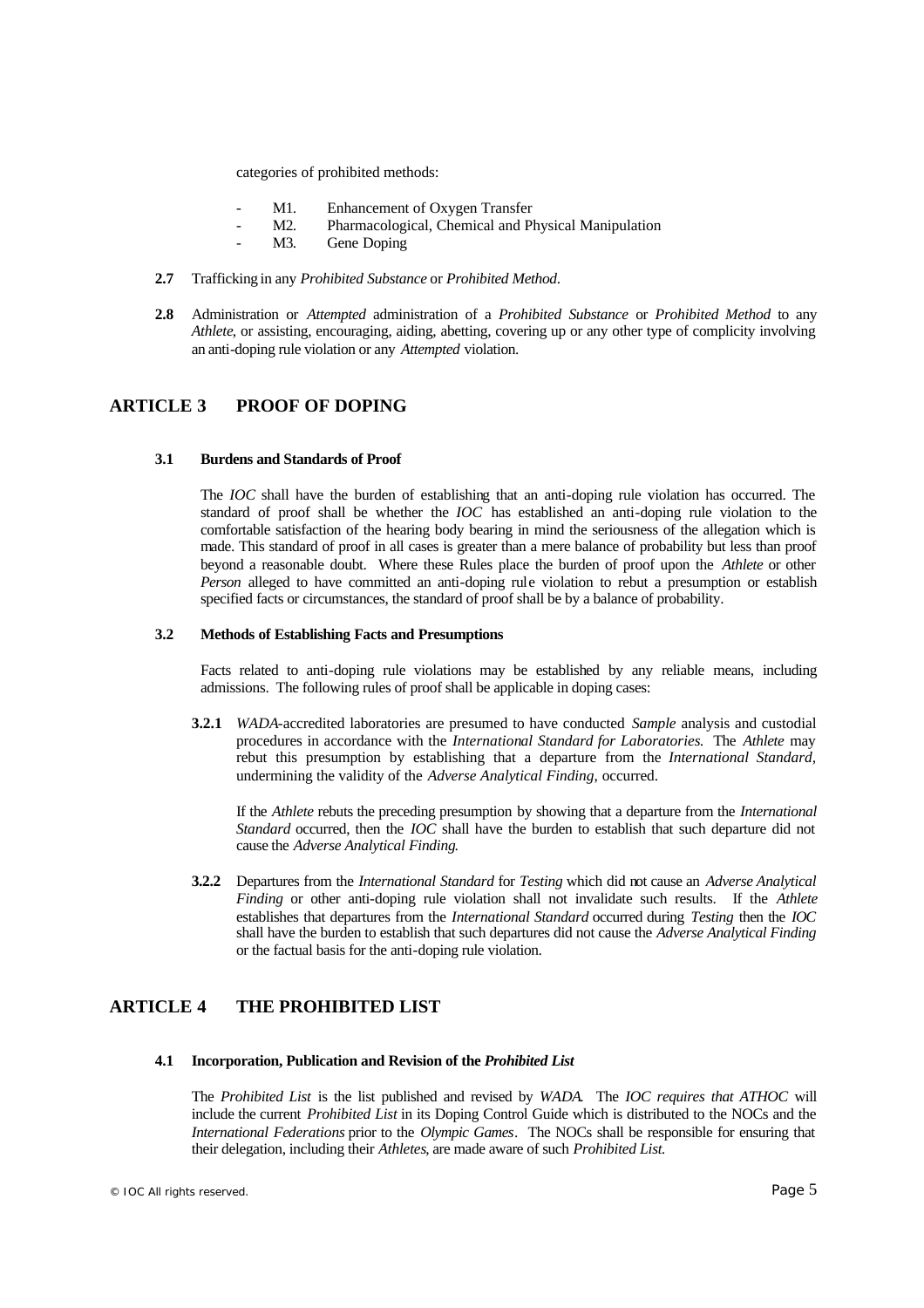Unless provided otherwise in the *Prohibited List* and/or a revision, the *Prohibited List* and revisions shall go into effect under these *Rules* three months after publication of the *Prohibited List* by *WADA* without requiring any further action by the *IOC.* 

#### **4.2** *Prohibited Substances* **and** *Prohibited Methods* **Identified on the** *Prohibited List*

The *Prohibited Substances* and *Prohibited Methods* included on the *Prohibited List* shall be final and shall not be subject to challenge by an *Athlete* or other *Person*.

#### **4.3 Therapeutic Use**

- **4.3.1** *Athletes* with a documented medical condition requiring the use of a *Prohibited Substance* or a *Prohibited Method* must first obtain a Therapeutic Use Exemption ("TUE").
- **4.3.2** It is expected that most *Athletes* entered to compete in the *Olympic Games* who require a TUE would have already received the TUE from their *International Federation*. These *Athletes* are required to notify any other relevant Anti-Doping Organisations of their receipt of a TUE. Therefore it is required that, no later than the date of the opening of the Olympic village for the *Olympic Games*, namely, 30 Jul y 2004, the *International Federation* concerned must also notify the *Athlete's* NOC, WADA and the IOC Medical Commission.
- **4.3.3** The *IOC* Medical Commission shall appoint a committee of at least three physicians (the "TUEC") to monitor existing TUEs and to consider new requests for TUEs. *Athletes* included by the IOC in its Registered Testing Pool who do not already have an approved TUE may apply to obtain a TUE from the IOC. The TUEC shall promptly evaluate such new requests in accordance with the *International Standard* for Therapeutic Use Exemptions and render a decision on such request, which shall be the final decision of the *IOC*. The IOC Medical Commission shall promptly inform the *Athlete*, the *Athlete's* NOC, WADA and the relevant *International Federation* of its decision. Such decision shall only be valid during the *Period of the Olympic Games*.
	- **4.3.3.1***WADA*, at the request of an *Athlete* or on its own initiative, may review the granting or denial of any TUE to an *Athlete* who is included in the IOC *Registered Testing Pool*. If *WADA* determines that the granting or denial of a TUE did not comply with the *International Standard* for Therapeutic Use Exemptions then *WADA* may reverse that decision. Decisions on TUE's are subject to further appeal as provided in Article 13.

## **ARTICLE 5 DOPING CONTROL**

#### **5.1 Right to Conduct Doping Controls**

The IOC shall have the right to conduct *Doping Controls* during the *Period of the Olympic Games,* and is responsible for the subsequent handling of cases that arise during this time.

The IOC shall have the right to re-analyse samples (taken during the *Period of the Olympic Games),* subsequent to the closing ceremony of the *Olympic Games*. Any anti-doping rule violation discovered as a result thereof shall be dealt with in accordance with these Rules.

All *Athletes* participating at the *Olympic Games* shall be subject, during the *Period of the Olympic Games,*  to *Doping Controls* initiated by the *IOC* at any time or place, with *No Advance Notice*.

During the *Period of the Olympic Games*, the *Doping Controls* shall including *Testing* for all *Prohibited Substances* and all *Prohibited Methods* referred to in the *Prohibited List*.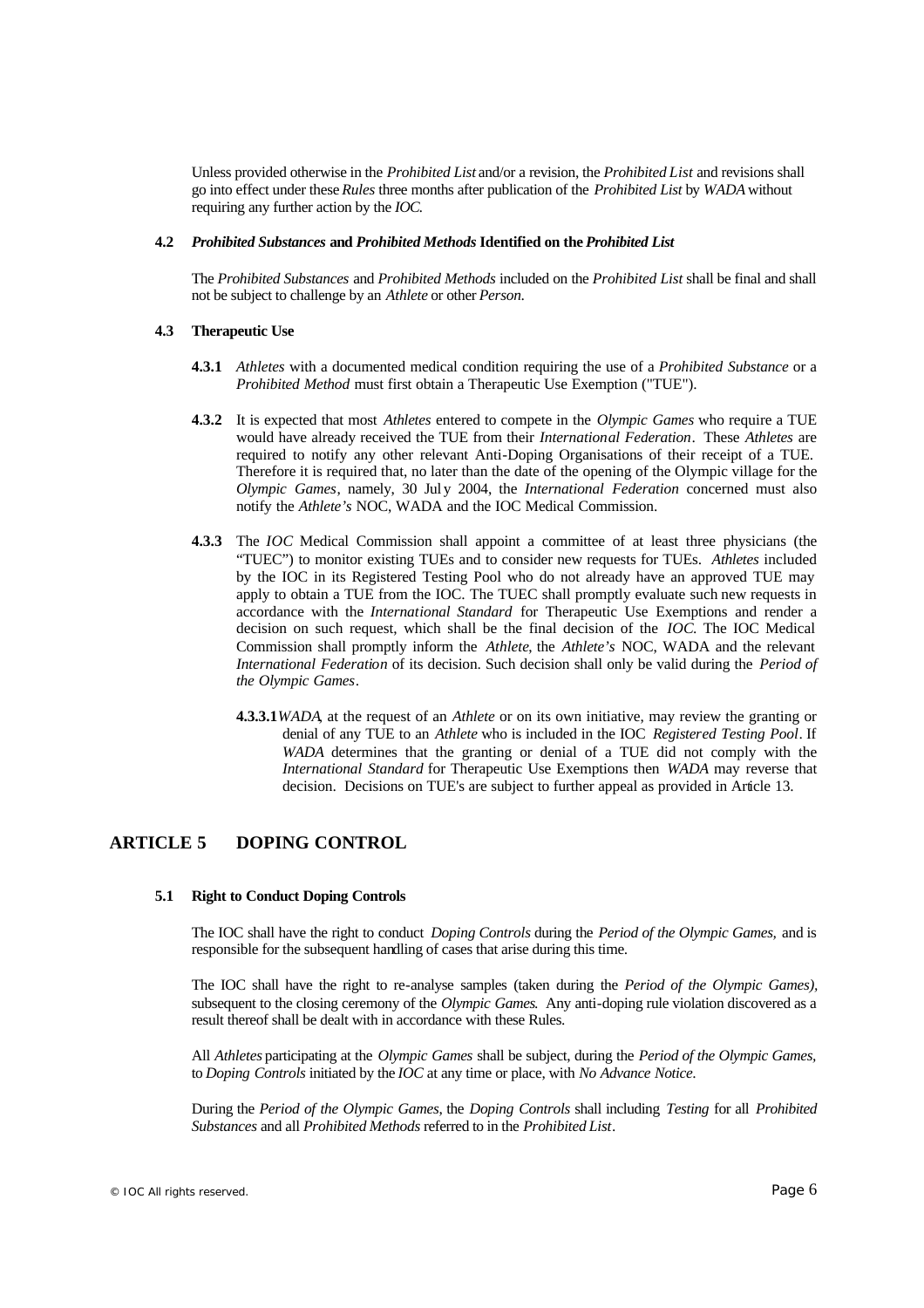#### **NOTE:**

**The** *Period of the Olympic Games* **is defined as "the period commencing on the date of the opening of the Olympic village for the** *Olympic Games***, namely, 30 July 2004, up until and including the day of the closing ceremony of the** *Olympic Games***, namely, 29 August 2004".**

**The** *In-Competition Period* **is defined as "the** *Period of the Olympic Games":*

**In other words, the** *Period of the Olympic Games* **shall be treated as an in-competition period.**

#### **5.2 Responsibility for** *IOC Doping Control*

**5.2.1** The IOC will delegate the responsibility for planning and implementing the Doping Control to the organising committee for the *Olympic Games* (ATHOC).

The *IOC* Medical Commission shall be responsible for overseeing all *Doping Control* conducted by *ATHOC* and any other Anti-Doping Organisations (ADOs) providing services under its authority. *Doping Control* may be monitored by members of the *IOC* Medical Commission or by other qualified persons so authorised by the *IOC*.

**5.2.2** The IOC has the authority to appoint any other Anti-Doping Organization it deems appropriate to carry out Doping Control on its behalf. Such Anti-Doping Organization shall comply with the *International Standard* for *Testing* and all applicable rules.

#### **5.3** *Doping Control* **Standards**

*Doping Control* conducted by the *IOC* and ATHOC shall be in conformity with the *International Standard* for *Testing* in force at the time of *Doping Control*.

In accordance with the *International Standard for Testing* there are a number of criteria that the IOC is responsible for outlining. These criteria and other IOC *Doping Control* requirements are outlined in Appendix 2.

ATHOC will prepare a Doping Control Guide, approved by the IOC, which will address the technical operations of the doping control program at the *Olympic Games*. This Guide will be distributed to the NOCs and the *International Federations* prior to the *Olympic Games*, and will include the relevant Prohibited List in force for the *Olympic Games*. The NOCs shall be responsible for ensuring that their delegations, including their *Athletes*, are made aware of such Doping Control Guide.

#### **5.4 Coordination of** *the Olympic Games Doping Control*

In order to deliver an effective anti-doping program for the *Olympic Games* and to avoid unnecessary duplication in *Doping Control,* the *IOC* will work with the *WADA,* the *International Federations* and the *NOCs* to ensure that there is coordination of the *Doping Control* during the *Period of* the *Olympic Games.* 

The *IOC* shall also report information about all completed tests, including results, to WADA.

#### **5.5** *Athlete* **Whereabouts Requirements**

**5.5.1** The *IOC* requires each NOC after consulting with the relevant *International Federations* to identify a *Registered Testing Pool* of those *Athletes* who are potentially going to compete in the *Olympic Games*. The *NOC* must provide the IOC with detailed information no later than the date of the opening of the Olympic village for the *Olympic Games*, namely, 30 July 2004, about the intended location of their *Athletes* during the *Period of the Olympic Games*. The *NOC* may revise its *Registered Testing Pool* from time to time as appropriate.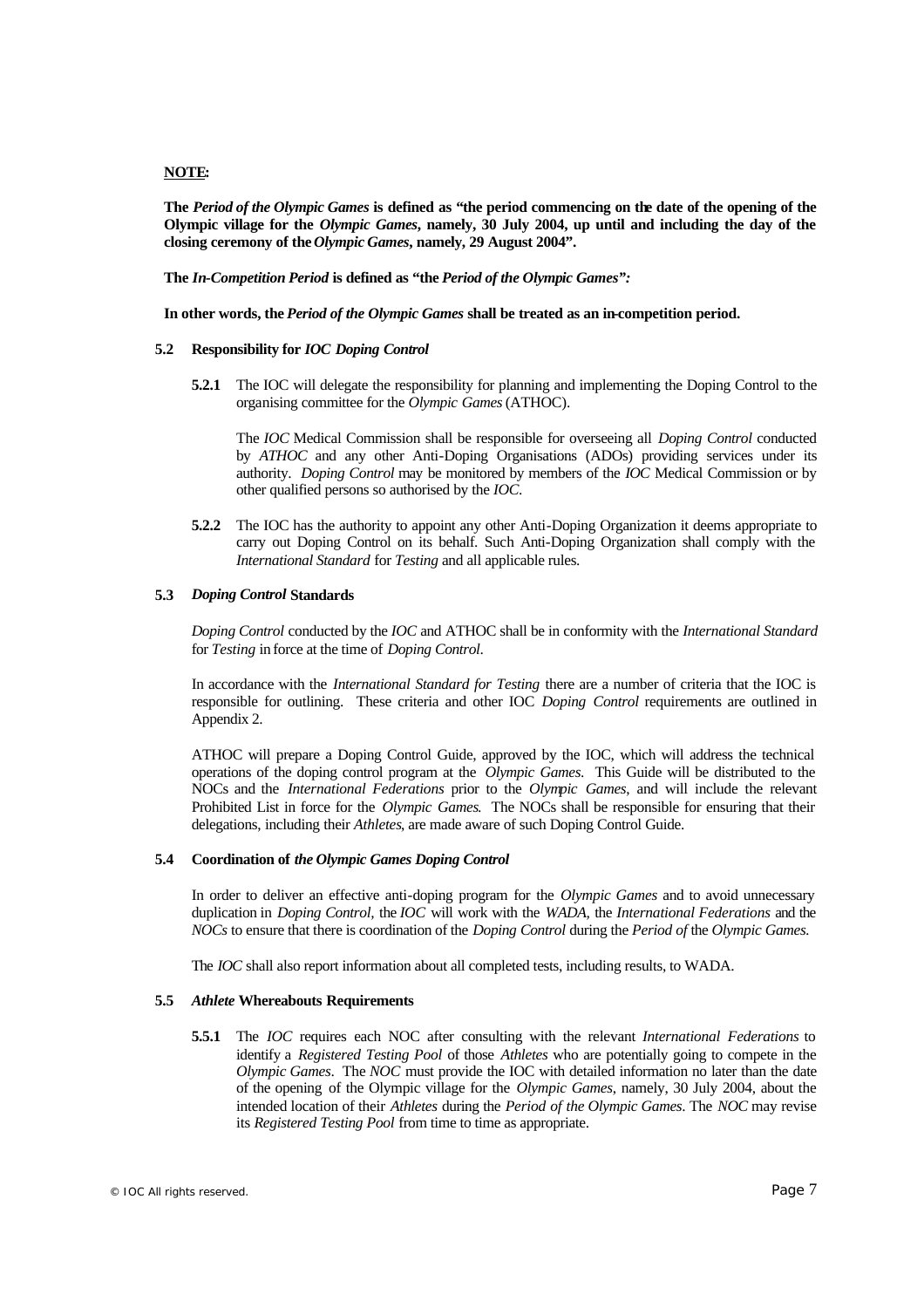The NOCs are expected to monitor and manage the whereabouts information during the *Period of* the *Olympic Games* for all *Athletes* in the *Registered Testing Pool* specifying on a daily basis the locations and times where the *Athlete* will be residing, training and competing. *Athletes*  shall update this information as necessary so that it is current at all times. The ultimate responsibility for providing whereabouts information rests with each *Athlete*, however, it shall be the responsibility of each *NOC* to obtain whereabouts information as requested by the *IOC*.

- **5.5.2** Any *Athlete* in the *Registered Testing Pool* who is unavailable for *Testing* on two attempts during the *Olympic Games* shall be considered to have committed an anti-doping rule violation pursuant to Article 2.4. For each attempt, the Doping Control Officer shall visit all locations during the times specified by the *Athlete* for that date and shall stay no less than two hours at each location.
- **5.5.3** Whereabouts information provided pursuant to Article 5.5.1 shall be shared with *WADA* and other *Anti-Doping Organisations* having jurisdiction to test an *Athlete* on the strict condition that it be kept confidential and be used only for *Doping Control* purposes.

#### **5.6 Selection of** *Athletes* **to be Tested**

- **5.6.1** At the *Olympic Games*, the *IOC* in consultation with the ATHOC and the relevant *International Federations* shall determine the number of tests to be performed. The following clauses outline what is required for the *Doping Control* at the *Olympic Games* (unless otherwise agreed with the IOC):
	- **5.6.1.1** For sports competed on an individual basis each *Athlete* finishing in the top four placements in all disciplines in the competition, plus at least one other *Athlete* (in the lead-up competitions or the final) selected at random.
	- **5.6.1.2** For Team Sports or other sports in which awards are given to teams, *Testing* will be conducted throughout the *Event.* During the preliminary rounds, the quarter and semifinals (but not necessarily on all these occasions), one or two *Athletes* will be selected at random from at least 25% of the *Competitions*. In addition, a minimum of two *Athletes* will be selected at random from each of the top four finishing teams.
	- **5.6.1.3** All *Athletes* that establish or break a world record or an Olympic record.
	- **5.6.1.4** The *IOC* may also select *Athletes* or teams for *Target Testing* so long as such *Target Testing* is not used for any purpose other than legitimate *Doping Control* purposes.

#### **5.7 Independent Observers:**

The IOC and ATHOC shall provide access to Independent Observers who are responsible for and conduct the Independent Observer Program for the Doping Control upon the occasion of the *Olympic Games*,

## **ARTICLE 6 ANALYSIS OF SAMPLES**

*Doping Control Samples* shall be analysed in accordance with the following principles: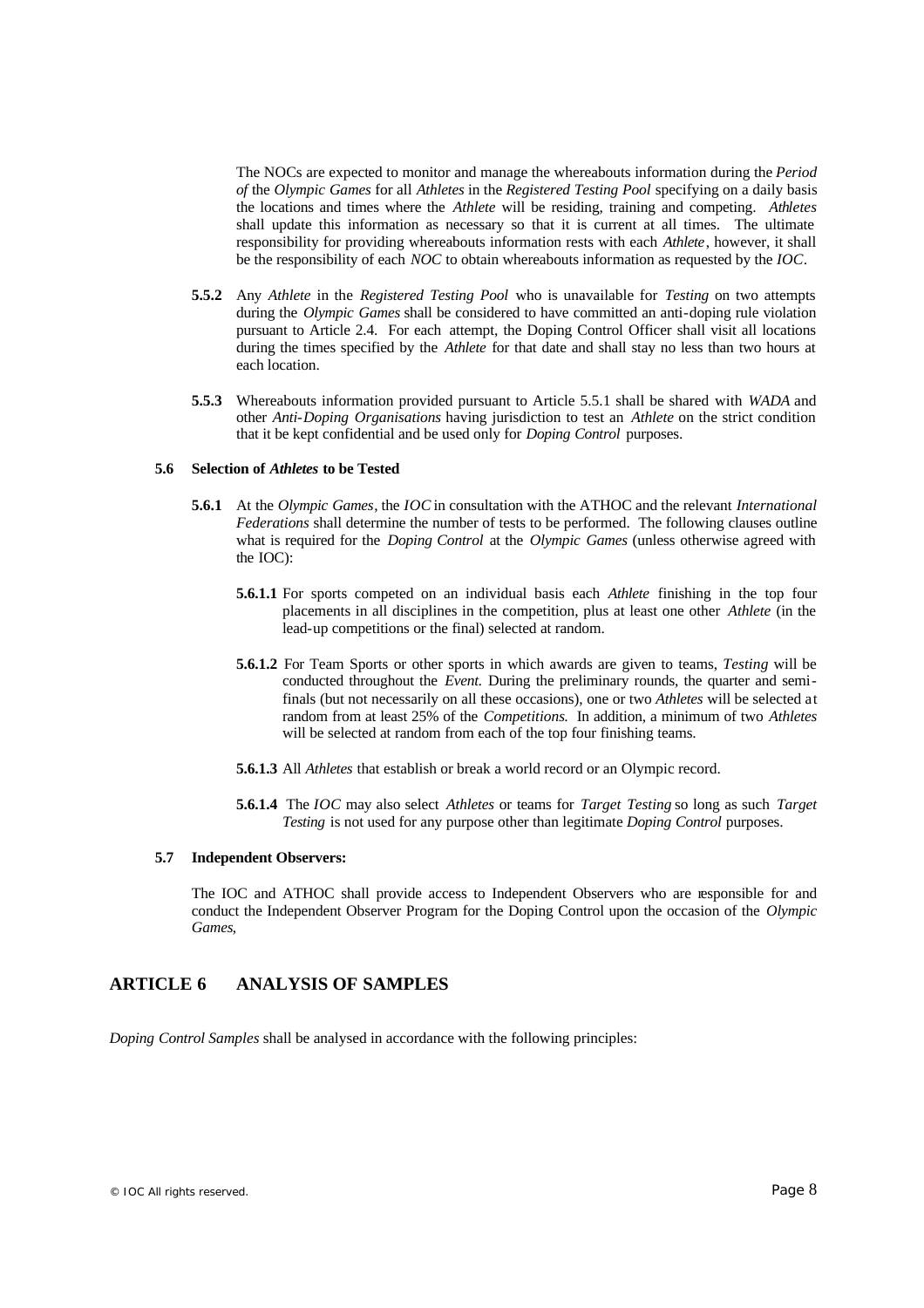#### **6.1 Use of Approved Laboratories**

*Doping Control Samples* shall be analysed only in *WADA*-accredited laboratories or as otherwise approved by WADA. The choice of the *WADA*-accredited laboratory used for the *Sample* analysis shall be determined by ATHOC, however this choice is subject to the approval of the IOC.

#### **6.2 Substances Subject to Detection**

*Doping Control Samples* shall be analysed to detect *Prohibited Substances* and *Prohibited Methods* identified on the *Prohibited List* and other substances as may be directed by *WADA* pursuant to the Monitoring Program described in Article 4.5 of the *Code*.

Blood (or other non-urine) *Samples* may be used either to detect P*rohibited Substances* or *Prohibited Methods* or for screening procedure purposes only. If the blood is collected for screening only, it will have no other consequences for the *Athlete* other than to identify him for a urine test under these anti-doping rules. In these circumstances, the *IOC* will follow WADA guidelines which indicate which blood parameters are to be measured in the screening *Sample* and what levels of those parameters will be used to indicate that an *Athlete* should be selected for a urine test.

#### **6.3 Research on** *Samples*

No *Sample* may be used for any purpose other than the detection of substances (or classes of substances) or methods on the *Prohibited List,* or as otherwise identified by *WADA* pursuant to its Monitoring Program, without the *Athlete's* written consent.

#### **6.4 Standards for** *Sample* **Analysis and Reporting**

The laboratory shall analyze *Doping Control Samples* and report results in conformity with the *International Standard for Laboratories*.

#### **6.5 Storage of Samples and delayed analysis**

Samples shall be stored in a secure manner at the laboratory and may be further analysed.

## **ARTICLE 7 MANAGEMENT OF ANTI-DOPING RULE VIOLATIONS**

#### **7.1 Procedures and general provisions with respect to anti-doping rule violations arising upon the occasion of the** *Olympic Games***.**

Pursuant to the Olympic Charter and, in particular, Paragraph 2.2.4 of Rule 25 thereof, the International Olympic Committee (IOC) Executive Board has delegated to a disciplinary commission, as set out in further detail below (the "Disciplinary Commission"), its powers to hear the *Athletes* and other persons concerned in relation to all anti-doping rule violations (including but not limited to the handling of adverse analytical findings) arising upon the occasion of the *Olympic Games*. The right of any person who may be subject to a measure or sanction, to be heard pursuant to Rule 25.4 of the Olympic Charter, will be exercised before the Disciplinary Commission. The Disciplinary Commission will then provide to the IOC Executive Board a report of the hearing, including a proposal as to the decision related thereto. The proposal of the Disciplinary Commission is not binding upon the IOC Executive Board, who retains the ultimate authority to decide.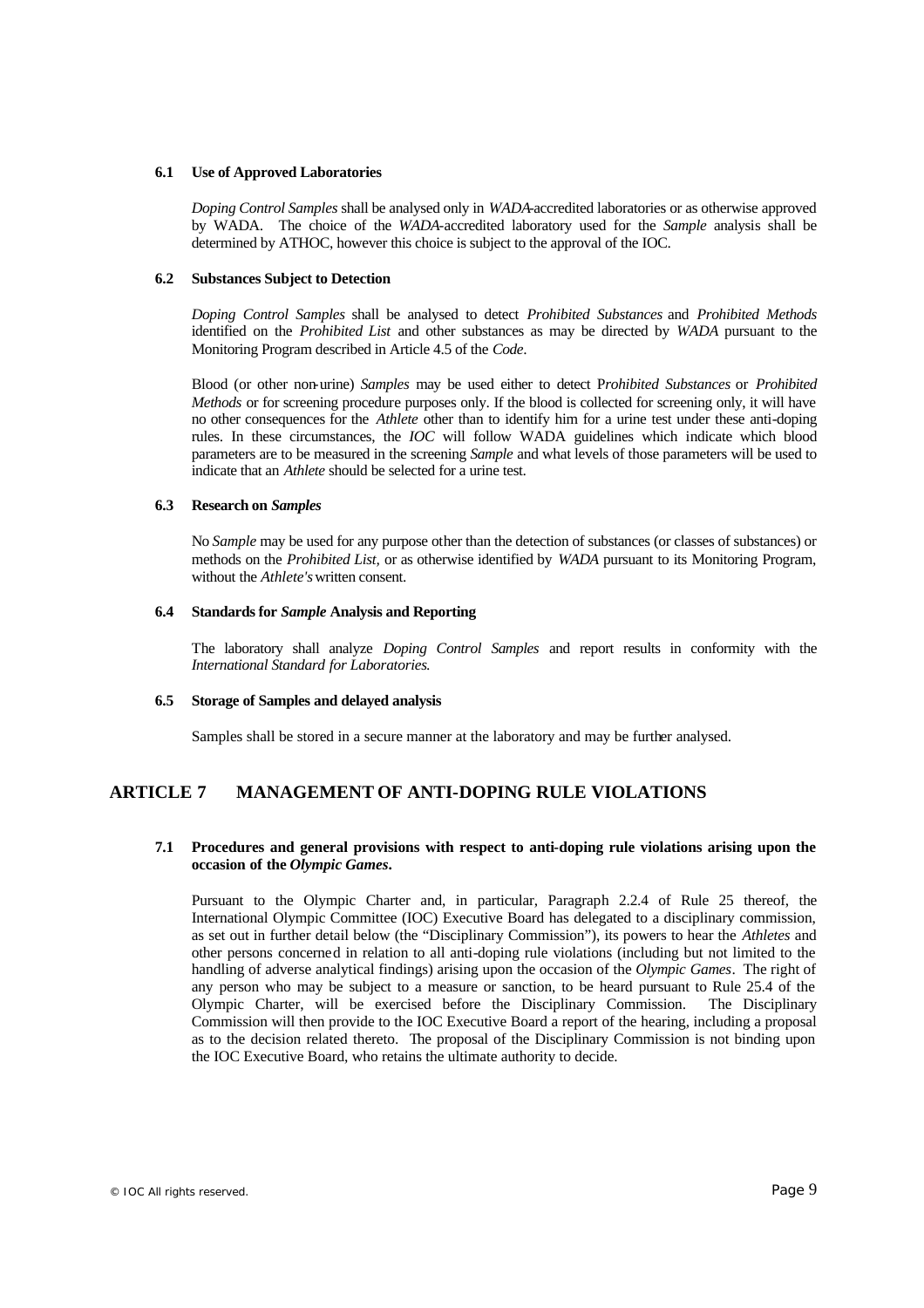#### **7.2 Procedures**

#### **7.2.1 Identification of adverse analytical finding, informing Chairman of IOC Medical Commission**:

The head of a laboratory which identifies an adverse analytical finding (-e.g. with respect to the A sample), or the person who believes that any other anti-doping rule violation has been committed, shall immediately inform the Chairman of the IOC Medical Commission and provide him, in a confidential letter, with a detailed report containing the results of the adverse analytical finding and the documentation relating to the analyses performed or the relevant information relating to such other apparent anti-doping rule violation.

#### **7.2.2 Verification of validity of anti-doping rule violation**:

The Chairman of the IOC Medical Commission, assisted by the IOC Medical Director, shall identify the *Athlete*, or other person being charged with an anti-doping rule violation and verify whether it is in fact an adverse analytical finding (- i.e. that there is no therapeutic use exemption) or whether it appears that any other anti-doping rule violation may have been committed. The Chairman of the IOC Medical Commission, assisted by the IOC Medical Director, shall also determine whether there is any apparent departure from the International Standards for Testing or the International Standards for Laboratories that undermines the validity of an adverse analytical finding.

#### **7.2.3 Informing the IOC President**:

If the review under Article 7.2.2 above does not reveal an applicable therapeutic use exemption (TUE) or departure that undermines the validity of the adverse analytical finding, the Chairman of the IOC Medical Commission shall immediately inform the IOC President of the existence of the adverse analytical finding, or other apparent anti-doping rule violation, and the essential details available to him concerning the case.

#### **7.2.4 Setting up a Disciplinary Commission**:

The IOC President shall immediately set up a Disciplinary Commission. This Commission shall consist of a Chairman, who shall be the Chairman of the IOC Juridical Commission or a member of such Commission designated by the IOC President, plus two members of the IOC Executive Board.

#### **7.2.5 Notifying** *Athlete* **or other persons concerned of the anti-doping rule violation**:

The IOC President or a person designated by him shall, in confidence, promptly notify the *Athlete* or other person concerned, the *Athlete's* or other person's chef de mission, the *International Federation* concerned and the World Anti-Doping Agency of:

- a) any adverse analytical finding;
- b) the anti-doping rule violation or of the additional investigation that will be conducted as to whether there is an anti-doping rule violation;
- c) the *Athlete's* right to promptly request the analysis of the B sample or, failing such request, that the B sample analysis may be deemed waived;
- d) the right of the *Athlete* and/or the *Athlete's* representative to attend the B sample opening and analysis if such analysis is requested; and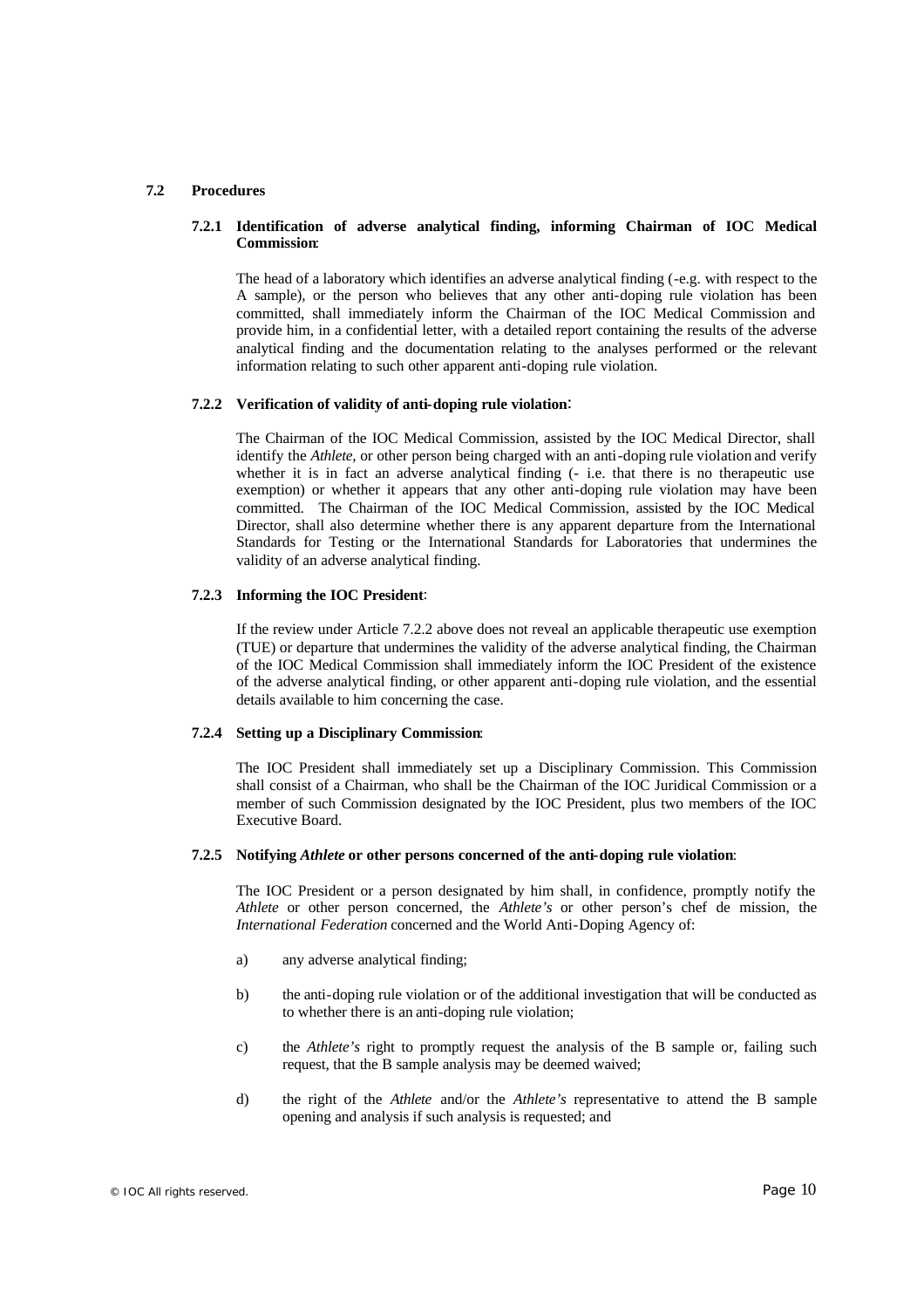e) the *Athlete's* right to request copies of the A and B sample laboratory package, which includes information as requested by the International Standards for Laboratories;

It shall be the responsibility of the chef de mission to inform, in confidence, the relevant National Anti-Doping Organisation of the *Athlete*.

#### **7.2.6 Attendance at the Hearing**:

Included in the notification referred to in Article 7.2.5 above, the IOC President or a person designated by him shall summon the *Athlete*, or other person, and his chef de mission to attend a hearing of the Disciplinary Commission. The *Athlete*, or other person, may be accompanied or represented at the hearing by persons of their choice (- e.g. lawyer, doctor, etc.), with a maximum of three for each of the *Athlete* or other person. The President of the International Federation concerned, or his representative, shall also be invited to attend the hearing.

If the *Athlete* or other person concerned and/or his delegation have already left the Olympic host city, the Chairman of the Disciplinary Commission shall take all measures reasonably possible in the circumstances to ensure that the rights of the *Athlete* or other person concerned are respected, whilst the procedure normally follows its course so that a decision can be made as quickly as possible.

#### **7.2.7 Provisional Suspension**:

The Chairman of the Disciplinary Commission may suspend the *Athlete* or other person, concerned until the IOC Executive Board has pronounced its decision.

#### **7.2.8 Nature and circumstances of violation; adducing evidence**:

The Disciplinary Commission shall determine the nature and circumstances of any anti-doping rule violation which may have been committed. It shall allow the *Athlete* or other person concerned an opportunity to adduce any evidence, which does not require the use of disproportionate means (as decided by the Disciplinary Commission), which he deems helpful to the defence of his case in relation to the result of the test, or other anti-doping rule violation, either orally, before the Commission, or in writing, as the *Athlete* or other person concerned so wishes.

#### **7.2.9 Opinion of experts, adducing other evidence**:

The Disciplinary Commission may seek the opinion of experts or adduce other evidence of its own motion. The Disciplinary Commission shall be assisted by the IOC Legal Department and the IOC Medical and Scientific Department.

#### **7.2.10 Intervention of** *International Federation* **concerned**:

The *International Federation* concerned, if it has chosen to take part in the discussions, may intervene as an interested third party and adduce evidence.

#### **7.2.11 Communication of Disciplinary Commission report to IOC President and IOC Executive Board:**

After hearing all the parties and taking all the evidence admitted, the Disciplinary Commission shall deliberate and shall promptly communicate its report to the IOC President and the IOC Executive Board.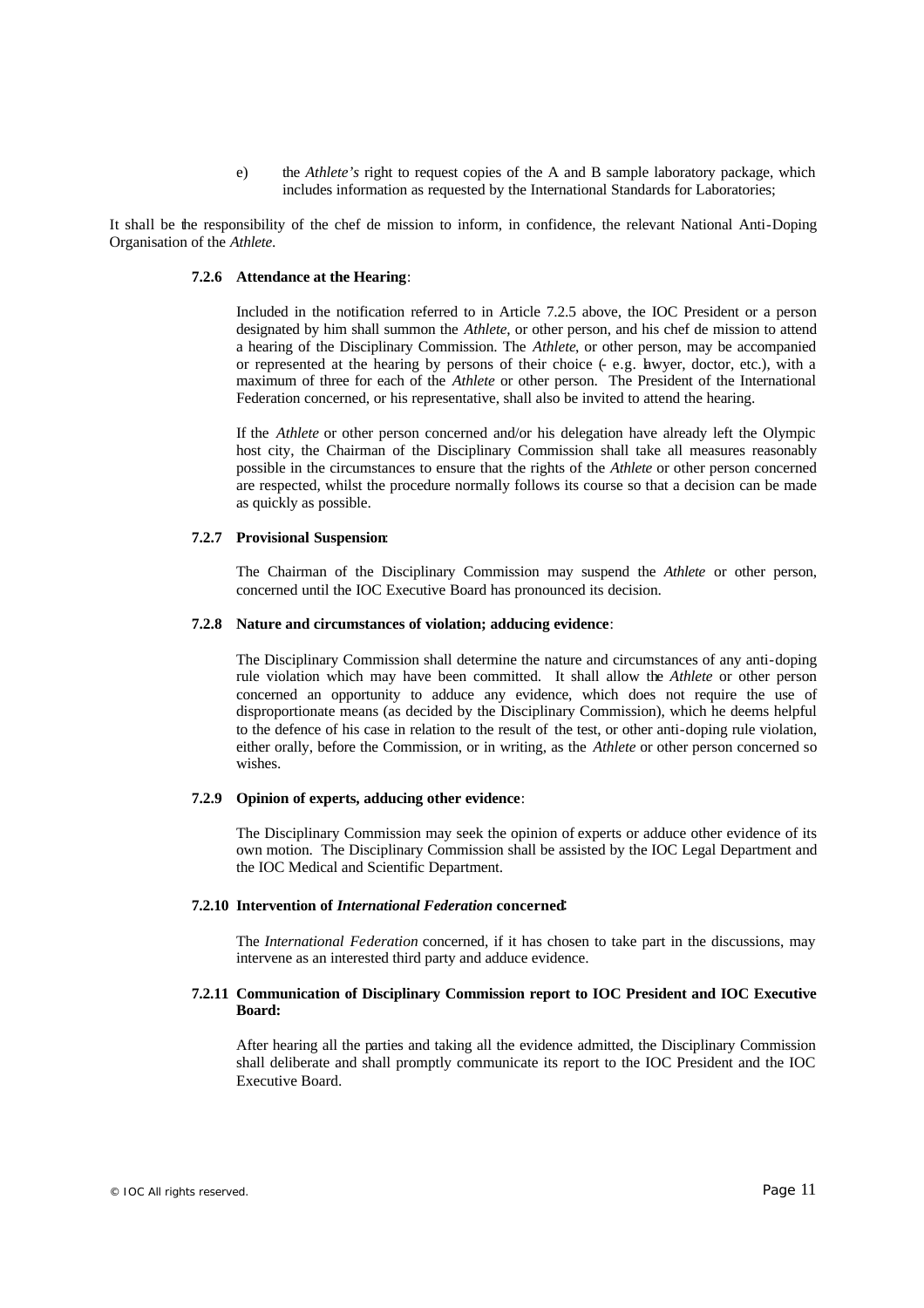#### **7.2.12 Decision**:

Based upon the report of the Disciplinary Commission, the IOC Executive Board shall decide upon the case.

#### **7.2.13 Extending the procedure to other persons**:

If, at any time (- i.e. before, during or after the hearing), circumstances suggest such a course of action, the Disciplinary Commission may propose extending the procedure to any other person(s) (particularly among the *Athlete's* entourage) subject to IOC jurisdiction who, in one way or another, may have contributed to the apparent anti-doping rule violation. In such an event, it shall submit a specific report to the IOC President, who will take a decision in this regard. If the IOC President decide to initiate a procedure with regard to such other person(s), he will decide if this will take place in the form of an independent procedure or as part of the on-going procedure. In any event, these rules of procedure and general provisions shall apply *mutatis mutandis* to such other person(s).

#### **7.2.14. Notifying the** *Athlete* **and other parties concerned of decision**:

The IOC President, or a person designated by him, shall promptly notify the *Athlete* or other person concerned, as well as those informed of the case pursuant to Article 7.2.5 above, of the decision of the IOC Executive Board.

## **7.2.15 Time Limit**:

The entire disciplinary procedure should not exceed 24 hours from (i) in the case of an adverse analytical finding, the conclusion of the sample analysis (- i.e. on the A sample and, if requested, the B sample) or (ii) in the case of an other anti-doping rule violation, the time the *Athlete* or other person concerned is informed of such anti-doping rule violation.

However, the IOC President may decide not to apply this time limit with regard to anti-doping rule violations which become apparent prior to one week before the Opening Ceremony of the *Olympic Games* or on the last two days of such *Olympic Games*.

#### **7.3 General Provisions**

#### **7.3.1. Confidentiality**:

Any person who has access to the file or who takes part in any stage of the procedure is bound by the duty of third party confidentiality*.*

#### **7.3.2. Conflict of interest**:

No person may be a member of the IOC Disciplinary Commission if he (i) has the same nationality as the *Athlete*, or other person, concerned; (ii) has any declared or apparent conflict of interest with such *Athlete*, the *National Olympic Committee* or *International Federation* of such *Athlete* or any person whatsoever involved in the case; or (iii) in any way whatsoever, does not feel himself to be free and independent.

#### **7.3.3. Violation of procedures and general provisions**:

No violation of the above-noted procedures and general provisions can be invoked if the person involved has not been prejudiced by such violation.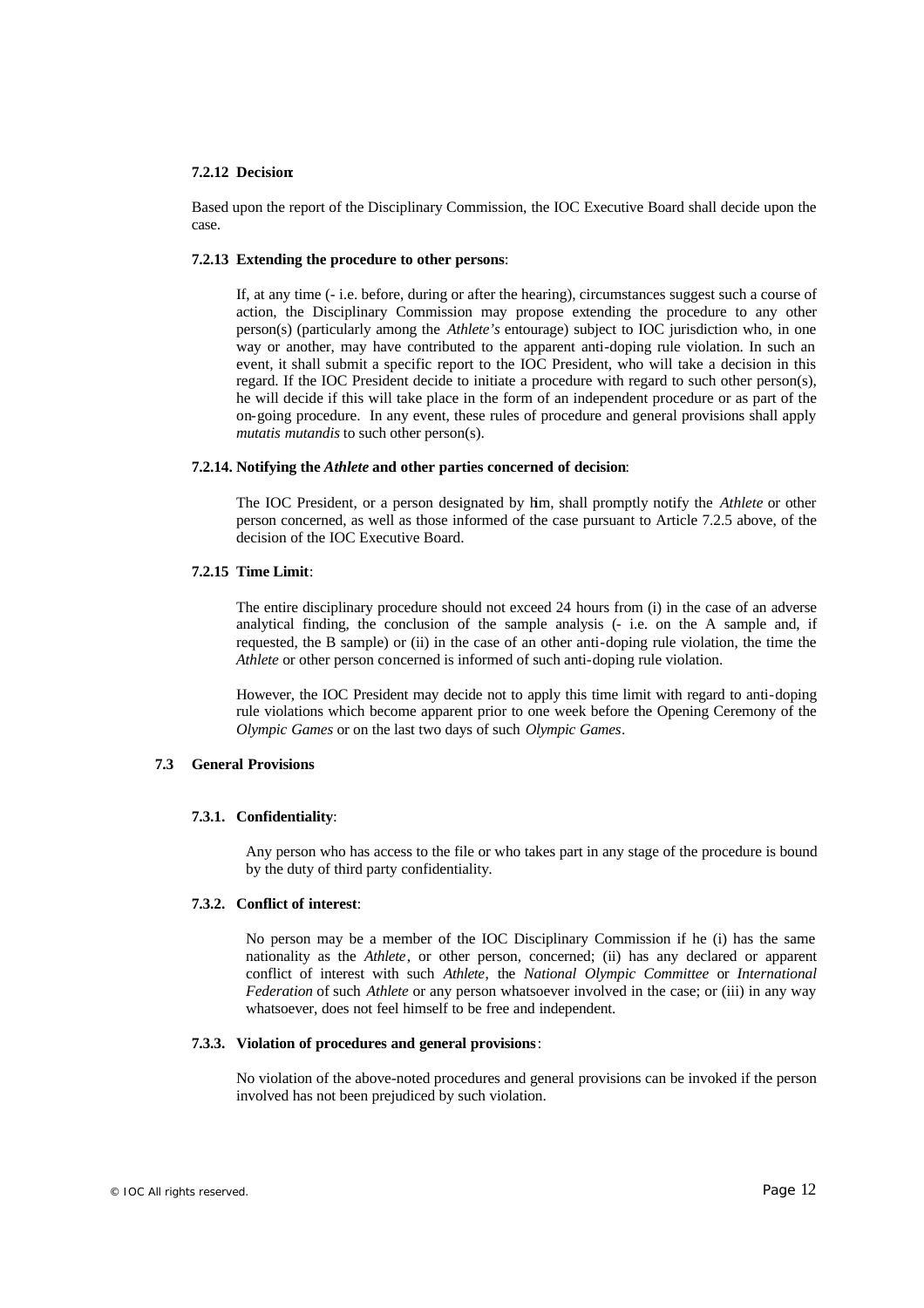## **ARTICLE 8 AUTOMATIC DISQUALIFICATION OF INDIVIDUAL RESULTS, INELIGIBILITY FOR OLYMPIC GAMES**

#### **8.1 Automatic Disqualification**:

A violation of these *Rules* in connection with Doping Control automatically leads to *Disqualification* of the individual result obtained in that *Competition* (- i.e. with respect to whi ch the Doping Control was carried out) with all resulting consequences, including forfeiture of any medals, points and prizes.

#### **8.2 Ineligibility:**

Should an *Athlete* be guilty of an anti-doping rule violation before he has actually participated in a Competition at the *Olympic Games* or, in the case where an *Athlete* has already participated in a Competition at the *Olympic Games* but is scheduled to participate in additional Competitions at the Olympic Games, the IOC may declare the *Athlete* ineligible for such Competitions at the *Olympic Games* in which he has not yet participated, along with other sanctions which may follow, such as exclusion of the *Athlete* and other persons concerned from the *Olympic Games* and the loss of accreditation. In addition, the IOC may declare the *Athlete*, as well as other persons concerned, ineligible for editions of the Games of the Olympiad and the Olympic Winter Games subsequent to the *Olympic Games*.

## **ARTICLE 9 SANCTIONS ON INDIVIDUALS**

#### **9.1** *Disqualification* **of** *Olympic Games* **Results**

An *Anti-Doping Rule* violation occurring during or in connection with the *Olympic Games* may lead to *Disqualification* of all of the *Athlete's* individual results obtained in the *Olympic Games* with all consequences, including forfeiture of all medals, points and prizes, except as provided in Article 9.1.1.

**9.1.1** If the *Athlete* establishes that he or she bears *No Fault or Negligence* for the violation, the *Athlete's* individual results in the other *Competition* shall not be *Disqualified* unless the *Athlete's* results in *Competitions* other than the *Competition* in which the anti-doping rule violation occurred were likely to have been affected by the *Athlete's* anti-doping rule violation.

#### **9.2 Status During** *Ineligibility*

No *Person* who has been declared *Ineligible* may, during the period of *Ineligibility*, participate in any capacity in the *Olympic Games*.

#### **9.3 Management of Anti-Doping Rule Violations beyond Disqualification**:

The management of anti-doping rule violations and the conduct of additional hearings as a consequence of hearings and decisions of the IOC, including with regard to the imposition of sanctions over and above those relating to the *Olympic Games*, shall be managed by the relevant *International Federations*.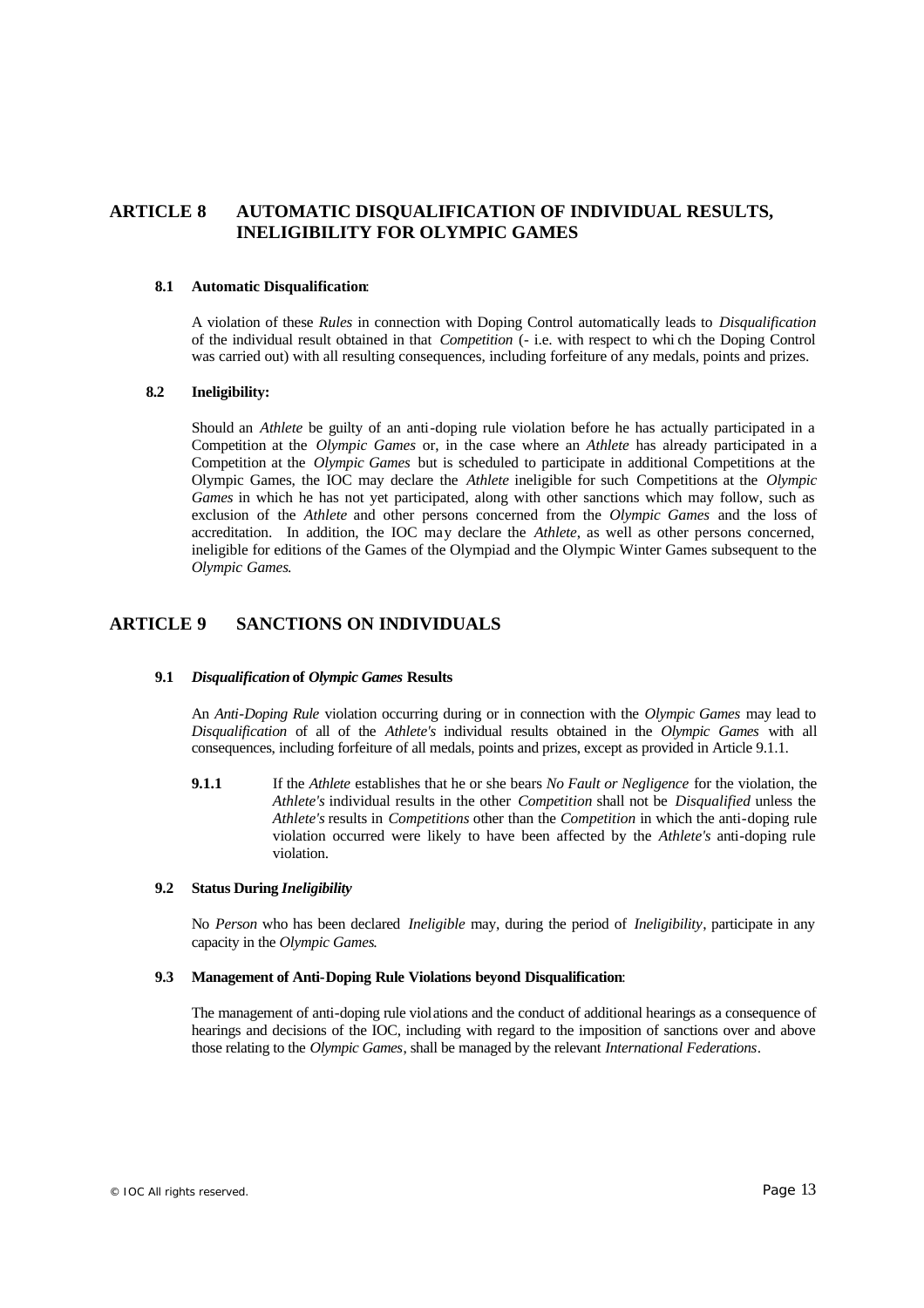## **ARTICLE 10 CONSEQUENCES TO TEAMS**

**10.1** Where more than one team member in a *Team Sport* has been notified of a possible Anti-Doping Rule violation under Article 7 in connection with the *Olympic Games,* the Team shall be subject to *Target Testing* for the *Olympic Games*. If more than one team member in a *Team Sport* is found to have committed an anti-doping rule violation during the *Period of the Olympic Games*, the team may be subject to *Disqualification* or other disciplinary action, as provided in the applicable rules of the relevant International Federation. In sports which are not Team Sports but where awards are given to teams disqualification or other disciplinary action against the team when one or more team members have committed an anti-doping rule violation shall be as provided in the applicable rules of the relevant *International Federation*.

## **ARTICLE 11 FINANCIAL AND OTHER SANCTIONS ASSESSED AGAINST**  *NATIONAL OLYMPIC COMMITTEES* **AND** *INTERNATI ONAL FEDERATIONS*

- **11.1** The *IOC* Executive Board has the authority to withhold some or all funding or other non financial support to *NOCs and International Federations*that are not in compliance with these *Rules*.
- **11.2** The *IOC* may elect to take additional disciplinary action against NOCs or *International Federations* with respect to recognition and the eligibility of its officials and *athletes* to participate in *Olympic Games*.

## **ARTICLE 12 APPEALS**

#### **12.1 Decisions Subject to Appeal**

Decisions made under these *Rules* may be appealed as set forth below in Article 12.2 through 12.4. Such decisions shall remain in effect while under appeal unless the appellate body orders otherwise.

#### **12.2 Appeals from Decisions Regarding** *Anti-Doping* **Rule Violations, Consequences, and** *Provisional Suspensions*

A decision that an anti-doping rule violation was committed, a decision imposing *Consequences* of an antidoping rule violation, a decision that no anti-doping rule violation was committed, a decision that the IOC lacks jurisdiction to rule on an alleged anti-doping rule violation or its *Consequences*, and a decision to impose a *Provisional Suspension* may be appealed exclusively as provided in this Article 12.2. [Notwithstanding any other provision herein, the only *Person* that may appeal from a *Provisional Suspension* is the *Athlete* or other *Person* upon whom the *Provisional Suspension* is imposed.]

- **12.2.1** In all cases arising from the *Olympic Games*, the decision may be appealed exclusively to the Court of Arbitration for Sport ("CAS") in accordance with the provisions applicable before such court.
- **12.2.2** In cases under Article 12.2.1, only the following parties shall have the right to appeal to CAS: (a) the *Athlete* or other *Person* who is the subject of the decision being appealed; (b) the IOC; (c) the relevant *International Federation* and any other *Anti-Doping Organisation* under whose rules a sanction could have been imposed; and (d) WADA.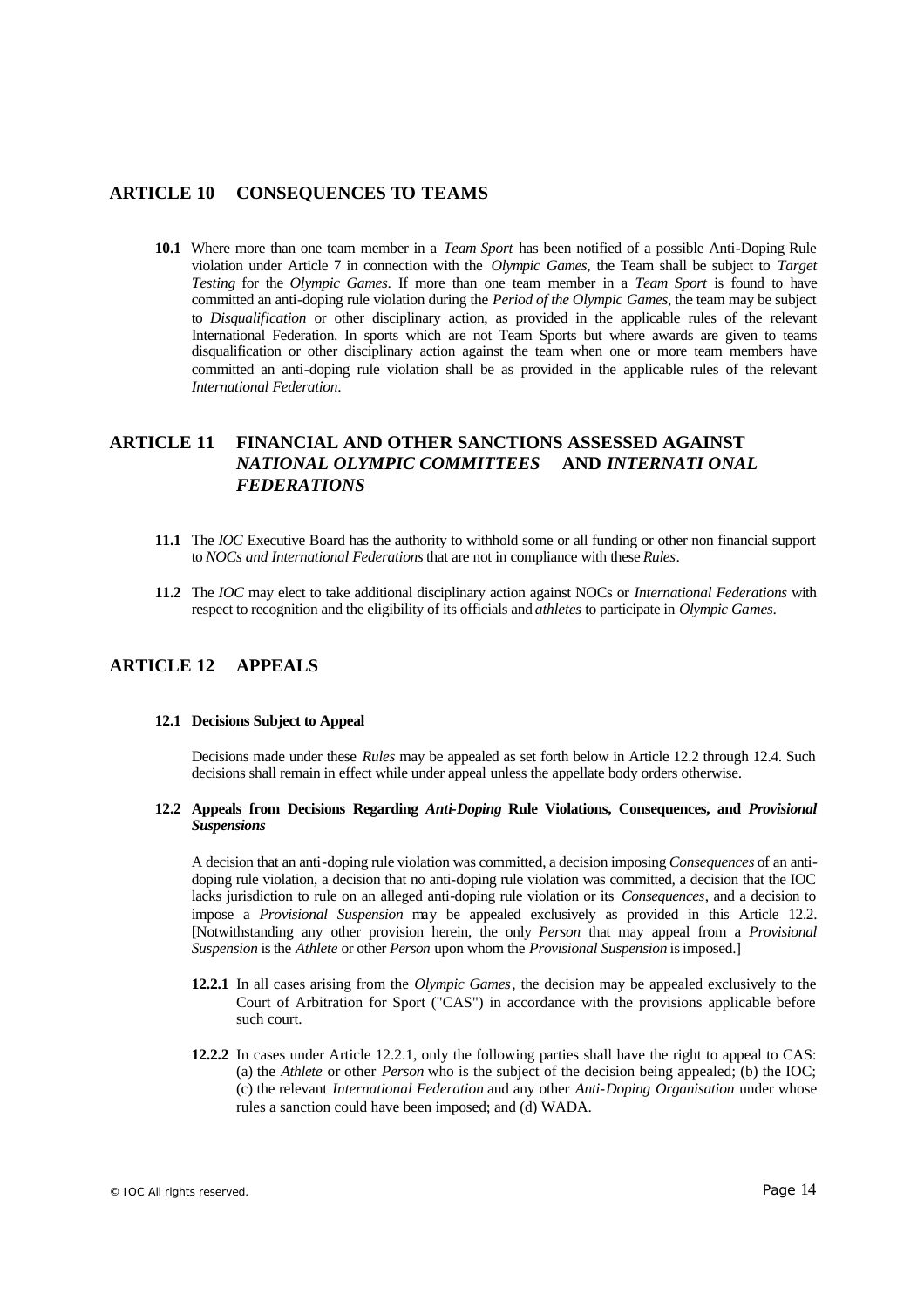#### **12.3 Appeals from Decisions Granting or Denying a Therapeutic Use Exemption**

Decisions by *WADA* reversing the grant or denial of a TUE exemption may be appealed exclusively to CAS by the *Athlete*, the *IOC*, or *Anti-Doping Organisation* or other body designated by an *NOC* which granted or denied the exemption. Decisions to deny TUEs, and which are not reversed by *WADA*, may be appealed by *Athletes* to CAS.

#### **12.4 Appeal from Decisions Pursuant to Article 11**

Decisions by *IOC* pursuant to Article 11 may be appealed exclusively to CAS by the NOC or *International Federation*.

#### **12.5 Time for Filing Appeals**

The time to file an appeal to CAS shall be twenty-one (21) days from the date of receipt of the decision by the appealing party. The above notwithstanding, the following shall apply in connection with appeals filed by a party entitled to appeal but which was not a party to the proceedings having lead to the decision subject to appeal:

- **12.5.1** Within ten (10) days from notice of the decision, such party/ies shall have the right to request from the body having issued the decision a copy of the file on which such body relied;
- **12.5.2** If such a request is made within the ten-day period, then the party making such request shall have twenty-one (21) days from receipt of the file to file an appeal to CAS.

### **ARTICLE 13 CONFIDENTIALITY AND REPORTING**

#### **13.1 Public Disclosure**

The *IOC,* the relevant International Federation and NOC shall use their best endeavours to maintain confidentiality of the results of all *Doping Control* and the identities involved in proceedings under these Rules until it has been determined in a hearing in accordance with Article 7 that an anti-doping rule violation has occurred, or such hearing has been waived, or the assertion of an anti-doping rule violation has not been timely challenged or the *Athlete* has been *Provisionally Suspended*. Once a violation of these *Rules* has been established, it shall be publicly reported no later than twenty (20) days after such decision.

## **ARTICLE 14: MUTUAL RECOGNITION OF DECISIONS**

#### **14.1 Recognition by other organisations of Decisions made by the** *IOC*

Any decision of the *IOC* regarding a violation of these Rules shall be recognized by all *International Federations* and NOCs, as well as by other Signatories and other bodies who wish to act in accordance with the Code, who shall take all necessary follow up action to render such results effective.

#### **14.2 Recognition by the IOC of Decisions made by other organisations**

Subject to the right to appeal provided in Article 12, the *Testing*, TUEs and hearing results or other final adjudications of any *Signatory* to the *Code* which are consistent with the *Code* and are within the *Signatory's* authority, shall be recognised and respected by the IOC. The IOC may recognize the same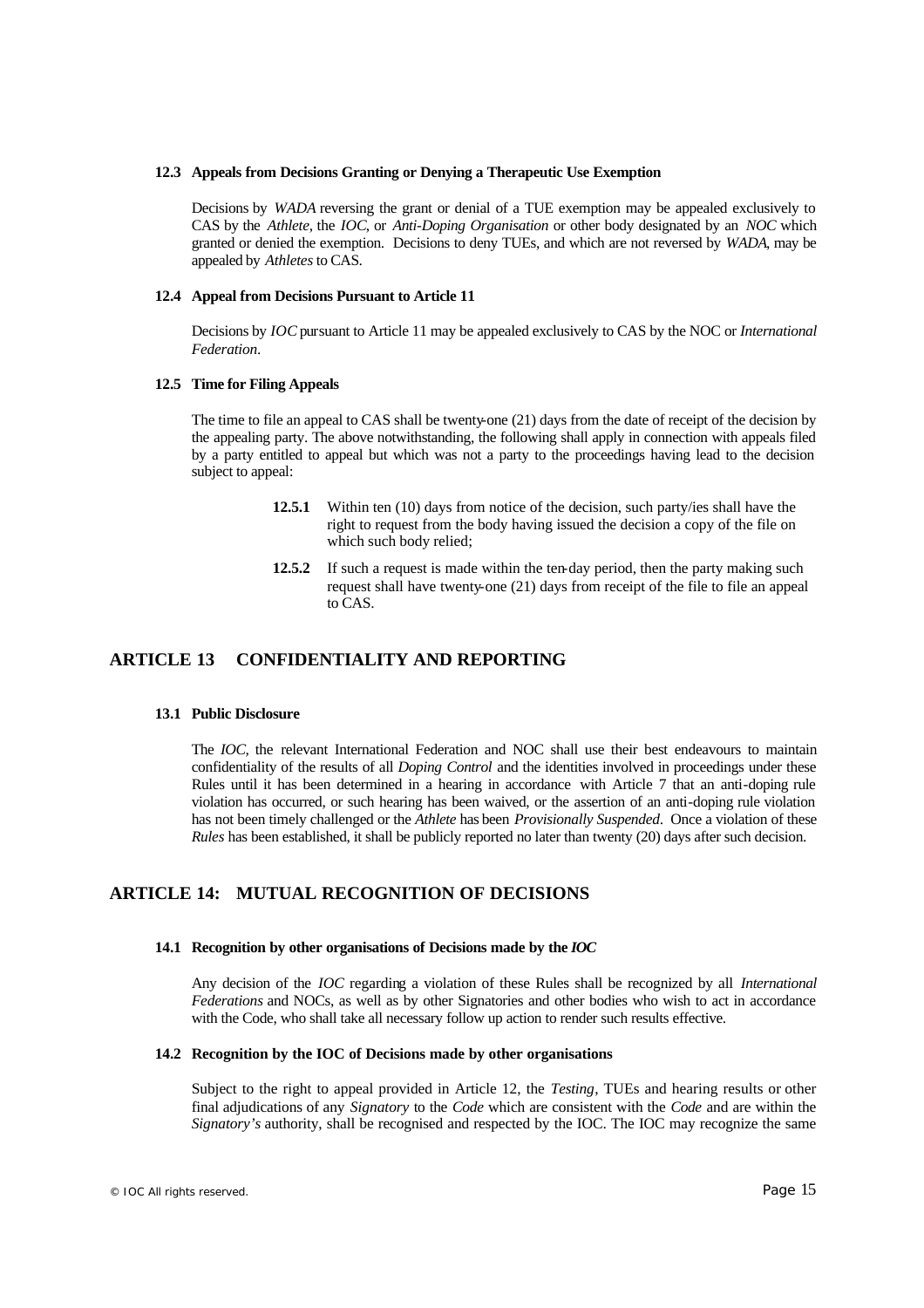actions of other bodies which have not accepte d the *Code* if the rules of those bodies are otherwise consistent with the *Code*.

## **ARTICLE 15 DOPING CONTROL FOR ANIMALS COMPETING IN SPORT**

- **15.1** In any sport that includes animals in competition the *International Federation* for that sport shall establish and implement anti-doping rules for the animals included in that sport. The anti-doping rules shall include a list of prohibited substances, appropriate *Testing* procedures and a list of approved laboratories for *Sample* analysis.
- **15.2** With respect to determining anti-doping rule violations, results management, fair hearings, *Consequences*, and appeals for animals involved in sport, the *International Federation* for that sport shall establish and implement rules that are generally consistent with Articles 1, 2, 3, 9, 10, 11, 13 and 17 of the *Code*.

## **ARTICLE 16 AMENDMENT AND INTERPRETATION OF ANTI-DOPING RULES**

- **16.1** These Rules may be amended from time to time by the *IOC* Executive Board.
- **16.2** Except as provided in Article16.5, these Rules shall be interpreted as an independent and autonomous text and not by reference to existing law or statutes.
- **16.3** The headings used for the various Parts and Articles of these Rules are for convenience only and shall not be deemed part of the substance of these Rules or to affect in any way the language of the provisions to which they refer.
- **16.4** The PREAMBLE and the APPENDIXES shall be considered integral parts of these Rules.
- **16.5** These Rules have been adopted pursuant to the applicable provisions of the *Code* and shall be interpreted in a manner that is consistent with applicable provisions of the *Code*. The comments annotating various provisions of the *Code* may, where applicable, assist in the understanding and interpretation of these *Rules*.
- **16.6** Notice to an *Athlete* or other *Person* who is a member of an NOC, including the NOC's delegation attending the *Olympic Games*, may be accomplished by delivery of the notice to the *National Olympic Committee*.

## **ARTICLE 17 LANGUAGES**

The English version of these Rules shall prevail.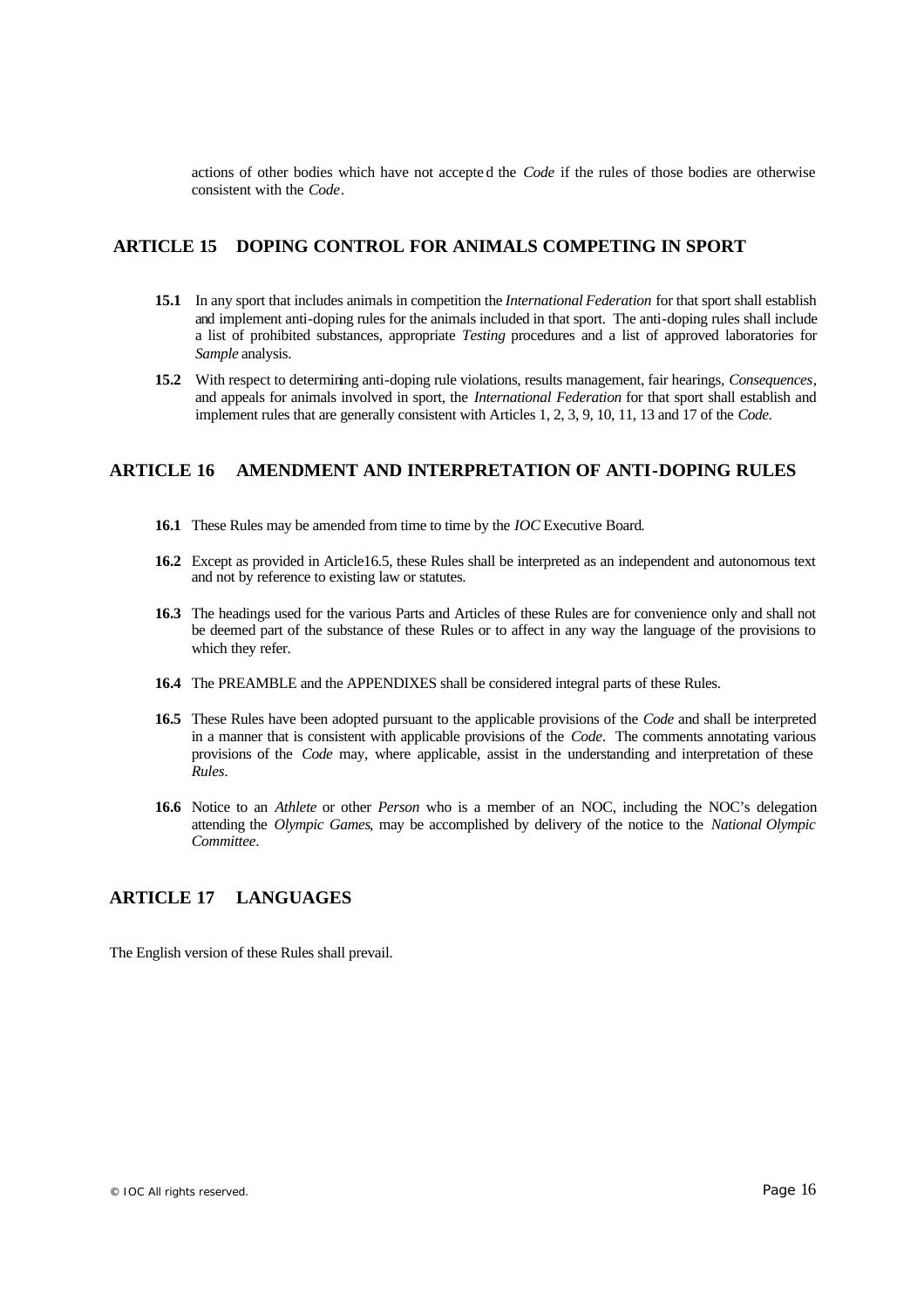## **APPENDIX 1 – DEFINITIONS**

*Adverse Analytical Finding*. A report from a laboratory or other approved *Testing* entity that identifies in a *Specimen* the presence of a *Prohibited Substance* or its *Metabolites* or *Markers* (including elevated quantities of endogenous substances) or evidence of the *Use* of a *Prohibited Method*.

*Anti-Doping Organisation*. A *Signatory* that is responsible for adopting rules for initiating, implementing or enforcing any part of the *Doping Control* process. This includes, for example, the International Olympic Committee, the International Paralympic Committee, other *Major Event Organisations* that conduct *Testing* at their *Events*, *WADA*, *International Federations*, and *National Anti-Doping Organisations.*

*Athlete*. For purposes of *Doping Control*, any *Person* who participates, or who may potentially participate, in the *Olympic Games*.

*Athlete Support Personnel*. Any coach, trainer, manager, agent, team staff, official, medical or para-medical personnel working with or treating *Athletes* participating in or preparing for the *Olympic Games.*.

#### *ATHOC*: The organising committee for the *Olympic Games*.

*Attempt.* Purposely engaging in conduct that constitutes a substantial step in a course of conduct planned to culminate in the commission of an anti-doping rule violation. Provided, however, there shall be no anti-doping rule violation based solely on an *Attempt* to commit a violation if the *Person* renunciates the attempt prior to it being discovered by a third party not involved in the *Attempt*.

#### *Code.* The World Anti-Doping Code.

*Competition.* A single race, match, game or singular athletic contest. For example, the finals of the 100-meter dash.

*Consequences of Anti-Doping Rules Violations*. An *Athlete's* or other *Person's* violation of an anti-doping rule may result in one or more of the following: (a) *Disqualification* means the *Athlete's* results in a particular *Competition* or *Event* are invalidated, with all resulting consequences including forfeiture of any medals, points and prizes; (b) *Ineligibility* means the *Athlete* or other *Person* is barred for a specified period of time from participating in any *Competition* or other activity or funding; [and (c) *Provisional Suspension* means the *Athlete* or other *Person* is barred temporarily from participating in any *Competition* prior to the final decision at a hearing conducted under Article 7.

*Disqualification*. See *Consequences of Anti-Doping Rules Violations* above.

*Doping Control*. The process including test distribution planning, *Sample* collection and handling, Laboratory Analysis, results management, hearings and appeals.

*In-Competition Period*. The *Period of the Olympic Games*.

*Independent Observer Program*. A team of observers, under the supervision of *WADA*, who observe the *Doping Control* process at certain *Events* and report on observations. .

*Ineligibility*. See *Consequences of Anti-Doping Rules Violations* above.

*International Federation or IF*: An international non-governmental organisation, recognised by the IOC, administering one or several sports at world level and encompassing organisations administering such sports at national level.

*International Standard.* A standard adopted by *WADA* in support of the *Code*. Compliance with an *International Standard* (as opposed to another alternative standard, practice or procedure) shall be sufficient to conclude that the procedures addressed by the *International Standard* were performed properly. The current International Standards can be seen on the WADA website www.wada-ama.org.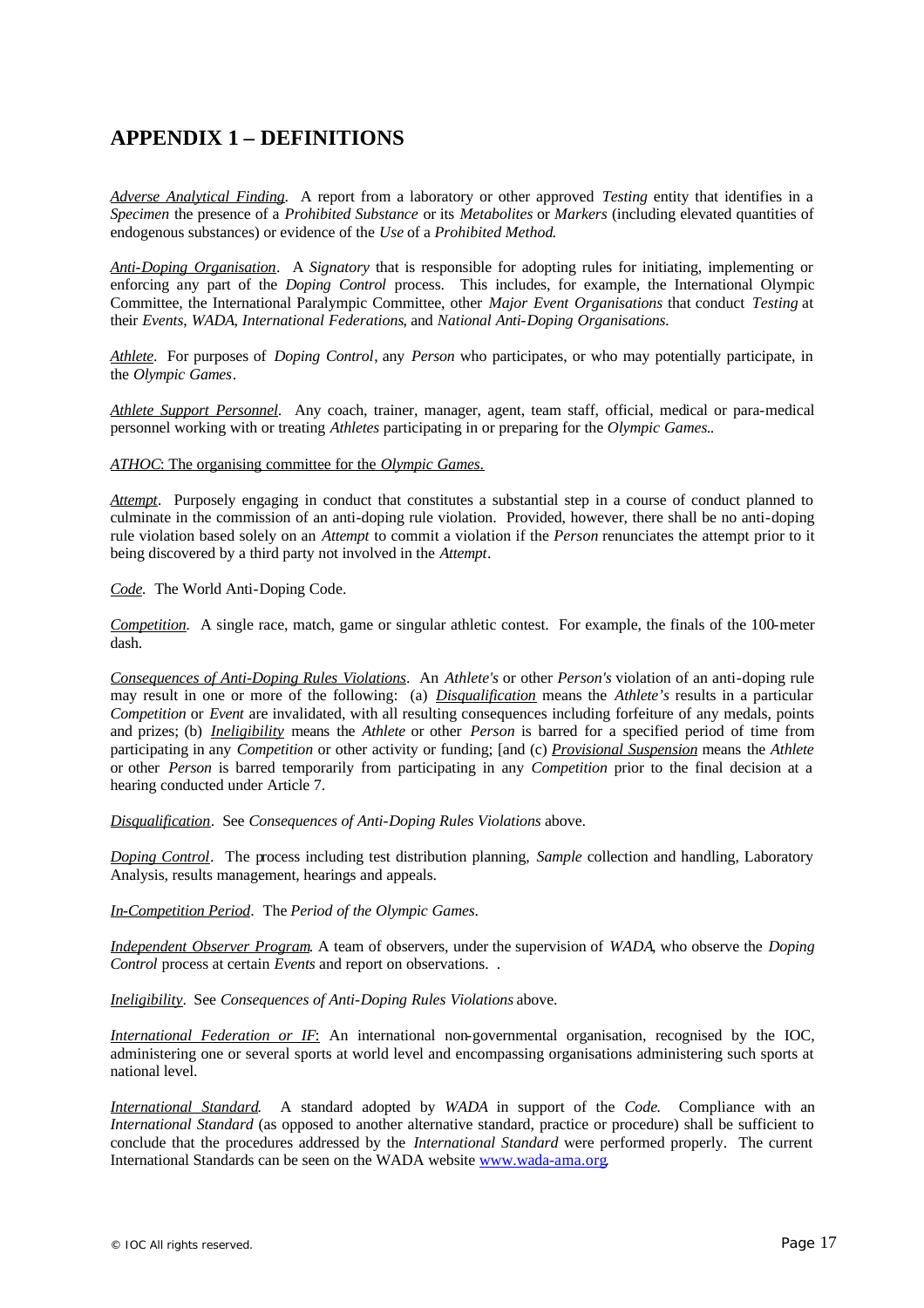*International Standard for Laboratories.* A standard adopted by *WADA* in support of the *Code with regard to Laboratory Analysis*.

*International Standard for Testing.* A standard adopted by *WADA* in support of the *Code* with regard to the *Testing* processes.

*IOC:* International Olympic Committee.

*Marker*. A compound, group of compounds or biological parameters that indicates the *Use* of a *Prohibited Substance* or *Prohibited Method.*

*Metabolite*. Any substance produced by a biotransformation process.

*Minor*. A natural *Person* under the age of eighteen years.

*National Anti-Doping Organisation.* The entity(ies) designated by each country as possessing the primary authority and responsibility to adopt and implement anti-doping rules, direct the collection of *Samples*, the management of test results, and the conduct of hearings, all at the national level. If this designation has not been made by the competent public authority(ies), the entity shall be the country's *National Olympic Committee* or its designee.

*National Olympic Committee or NOC*. An *Organisation* recognized as such by the International Olympic Committee.

*No Advance Notice*. A *Doping Control* which takes place with no advance warning to the *Athlete* and where the *Athlete* is continuously chaperoned from the moment of notification through *Sample* provision.

*No Fault or Negligence*. The *Athlete's* establishing that he or she did not know or suspect, and could not reasonably have known or suspected even with the exercise of utmost caution, that he or she had *Used* or been administered the *Prohibited Substance* or *Prohibited Method.*

*No Significant Fault or Negligence*. The *Athlete's* establishing that his or her fault or negligence, when viewed in the totality of the circumstances and taking into account the criteria for *No Fault or Negligence*, was not significant in relationship to the anti-doping rule violation.

*Olympic Games*. The Games of the XXVIII Olympiad in Athens in 2004.

*Participant.* Any *Athlete* or *Athlete Support Personnel*.

*Period of the Olympic Games*: The period commencing on the date of the opening of the Olympic village for the *Olympic Games*, namely, 30 July 2004, up until and including the day of the closing ceremony of the *Olympic Games*, namely, 29 August 2004.

*Person*. A natural *Person* or an *Organisation* or other entity.

*Possession*. The actual, physical possession, or the constructive possession (which shall be found only if the person has exclusive control over the *Prohibited Substance/Method* or the premises in which a *Prohibited Substance/Method* exists); provided, however, that if the *Person* does not have exclusive control over the *Prohibited Substance/Method* or the premises in which a *Prohibited Substance/Method* exists, constructive possession shall only be found if the person knew about the presence of the *Prohibited Substance/Method* and intended to exercise control over it. Provided, however, there shall be no anti-doping rule violation based solely on possession if, prior to receiving notification of any kind that the *Person* has committed an anti-doping rule violation, the *Person* has taken concrete action demonstrating that the *Person* no longer intends to have *Possession* and has renounced the *Person's* previous *Possession*.

*Prohibited List*. The List identifying the *Prohibited Substances* and *Prohibited Methods*.

*Prohibited Method*. Any method so described on the *Prohibited List*.

*Prohibited Substance*. Any substance so described on the *Prohibited List*.

*Provisional Suspension*. See *Consequences* above.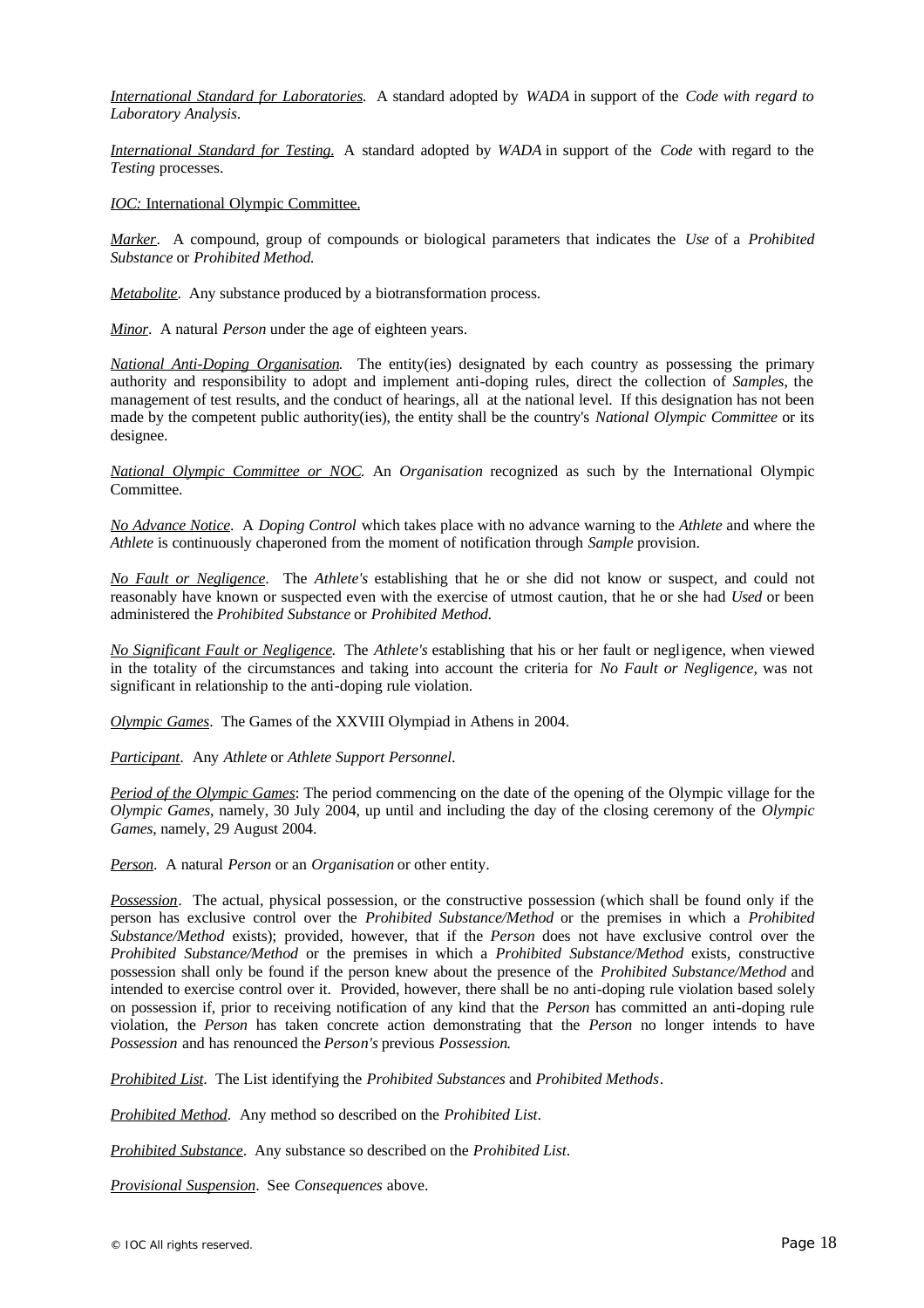*Registered Testing Pool*. The *Athletes* identified by each NOC, in consultation with the relevant *International Federations*, as potentially competing at the *Olympic Games* who are subject to *Doping Control* at the *Olympic Games*.

*Rules*: The IOC Anti-Doping Rules:

*Sample*/S*pecimen*. Any biological material collected for the purposes of *Doping Control*.

*Signatories.* Those entities signing the *Code* and agreeing to comply with the *Code*, including the International Olympic Committee, *International Federations*, International Paralympic Committee, *National Olympic Committee*s, National Paralympic Committees, *Major Event Organisations*, *National Anti-Doping Organisations*, and *WADA*.

*Tampering*. Altering for an improper purpose or in an improper way; bringing improper influence to bear; interfering improperly to alter results or prevent normal procedures from occurring.

*Target Testing*. Selection of *Athletes* for *Doping Control* where specific *Athletes* or groups of *Athletes* are selected on a non-random basis for *Doping Control* at a specified time.

*Team Sport.* A sport in which the substitution of players is permitted during a *Competition*.

*Testing.* The parts of the *Doping Control* process involving test distribution planning, *Sample* collection, *Sample* handling, and *Sample* transport to the laboratory.

*Trafficking*. To sell, give, administer, transport, send, deliver or distribute a *Prohibited Substance* or *Prohibited Method* to an *Athlete* either directly or through one or more third parties, but excluding the sale or distribution (by medical personnel or by *Person*s other than an *Athlete's Support Personnel*) of a *Prohibited Substance* for genuine and legal therapeutic purposes.

*Use*. The application, ingestion, injection or consumption by any means whatsoever of any *Prohibited Substance* or *Prohibited Method*.

*WADA.* The World Anti-Doping Agency.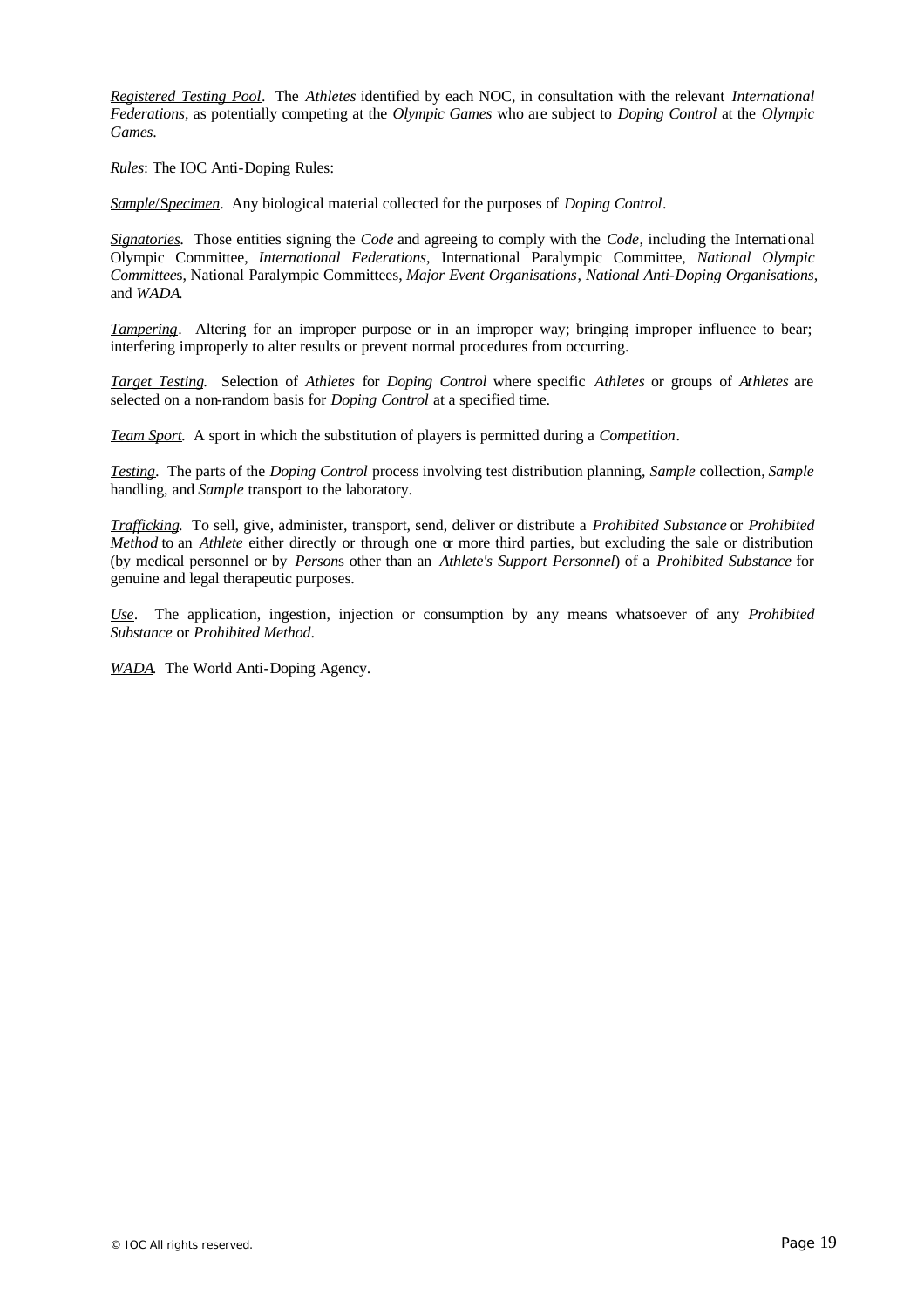# **APPENDIX 2 – CRITERIA RELATING TO THE INTERNATIONAL STANDARD FOR TESTING.**

The meaning of the capitalised terms (appearing in italics) contained in this Appendix are defined in the relevant International Standard.

The *International Standard for Testing* includes standards for test distribution planning, notification of *Athletes*, preparing for and conducting *Sample* collection, security/post test administration and transport of *Samples*.

The IOC requires ATHOC or any anti-doping organization performing tests on its behalf to plan and conduct the Doping Control in conformity with the International Standard.

There are a number of standards for which the IOC as the Anti-Doping Organisation (ADO) is required to establish criteria. The following table outlines the requirements of the IOC. Each item is referenced from the International Standard for Testing:

| Ref.                      | <b>Item</b>                                                                                                                                                                              | <b>Criteria</b>                                                                                                                                                                                                                                                                                                                                                                                                                                                                                                                                   |
|---------------------------|------------------------------------------------------------------------------------------------------------------------------------------------------------------------------------------|---------------------------------------------------------------------------------------------------------------------------------------------------------------------------------------------------------------------------------------------------------------------------------------------------------------------------------------------------------------------------------------------------------------------------------------------------------------------------------------------------------------------------------------------------|
| 5.3.4                     | The ADO shall establish criteria to validate<br>the identity of an Athlete selected to provide<br>a Sample. This ensures the selected Athlete<br>is the <i>Athlete</i> who is notified.  | The <i>IOC</i> requires the <i>Athlete</i> to present his/her Games<br><b>Accreditation Pass.</b><br>If the <i>Athlete</i> does not have his/her Games Accreditation<br>Pass then a form of photo identification is required.                                                                                                                                                                                                                                                                                                                     |
| 5.3.6                     | For Sample Collection, the ADO shall<br>establish criteria to ensure that reasonable<br>attempts are made to notify Athletes of their<br>selection for Sample collection                 | <b>NOCs</b><br>required to provide accurate<br>Athlete<br>are<br>Whereabouts information to the <i>IOC</i> . This information<br>will be used to locate and notify selected Athletes.<br>DCOs will be provided with this information as well as<br>any training schedules managed by ATHOC, and will<br>make all reasonable attempts to locate and notify the<br>Athletes.<br>The IOC/ATHOC will attempt to notify an Athlete twice<br>using the Athlete Whereabouts information before it is<br>considered that a doping violation has occurred. |
| 6.2 <sub>b</sub><br>6.3.3 | The ADO shall establish criteria for who<br>may be authorised to be present during a<br>Sample Collection Session in addition to the<br>Sample Collection Personnel (and the<br>Athlete) | In addition to the Athlete and the Sample Collection<br>Personnel, the following people may be present (see<br>Standard for conditions) during a Sample Collection<br>Session:<br>Athlete representative<br>٠<br>Interpreter<br>IOC representative<br>٠<br>International Federation representative<br>WADA Independent Observer<br>$\bullet$<br>ATHOC management team                                                                                                                                                                             |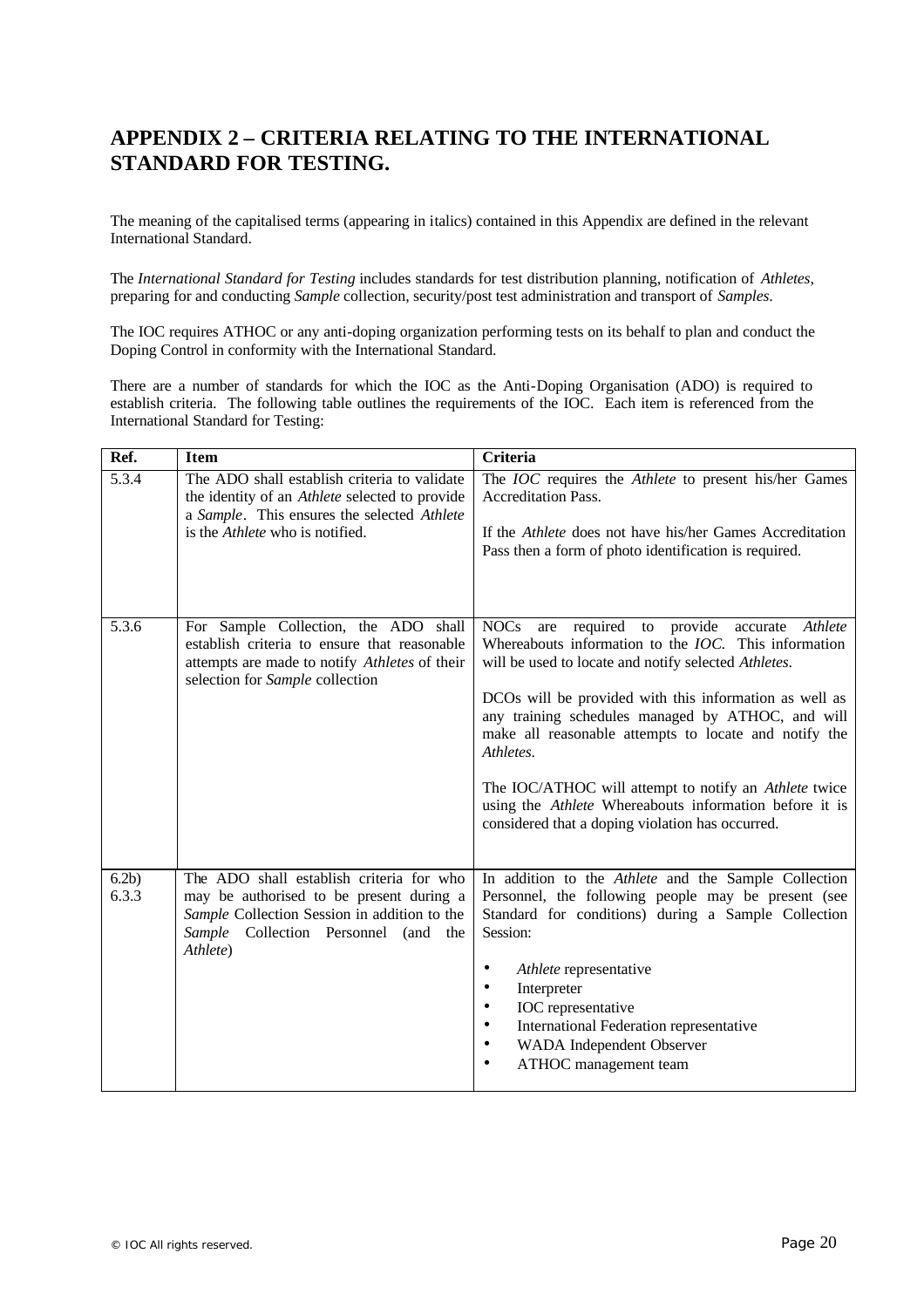| Ref.           | <b>Item</b>                                                                                                                                                                                                 | Criteria                                                                                                                                                                                                      |
|----------------|-------------------------------------------------------------------------------------------------------------------------------------------------------------------------------------------------------------|---------------------------------------------------------------------------------------------------------------------------------------------------------------------------------------------------------------|
| 6.2c)<br>6.3.2 | The ADO shall ensure that the Doping<br>Control Station meets the minimum<br>criteria prescribed in 6.3.2.                                                                                                  | Unless otherwise agreed, the IOC requires ATHOC to<br>provide the following as a minimum for an Olympic<br>Games Competition Venue Doping Control Station:                                                    |
|                | The DCO shall use a Doping Control<br>Station which, as a minimum, ensures the<br>Athlete's privacy and is used solely as a<br>Doping Control Station for the duration                                      | The Doping Control Station should consist of a Waiting<br>Area, one or more Processing Rooms and one or more<br>toilets. All spaces should be contained in the one<br>enclosed lockable Station.              |
|                | of the Sample Collection Session.                                                                                                                                                                           | The "Waiting Room" should contain a check-in desk at<br>the entrance, a refrigerator or other form of cooling for<br>sealed drinks, enough chairs for the peak time load of<br>the Station, and a television. |
|                |                                                                                                                                                                                                             | The "Processing Room/s" (the number required will<br>depend on the number of Athletes at the peak-time)<br>should each contain a table, 5 chairs, a lockable<br>refrigerator and a hazard waste bin.          |
|                |                                                                                                                                                                                                             | The Toilet must be large enough for 2 people and<br>enable the witness to directly observe the passing of the<br>urine sample.                                                                                |
| 7.4.5          | Re minimum information on the Doping<br>Control forms                                                                                                                                                       | Note that it is not an IOC requirement to record the<br>Athlete's home address and telephone number as these<br>are already held by ATHOC for the Accreditation<br>process.                                   |
| 8.3.1          | The ADO shall define criteria ensuring<br>that any sealed sample will be stored in a<br>manner that protects its integrity, identity<br>and security prior to transport from the<br>Doping Control Station. | Unless otherwise agreed, the IOC requires the samples<br>collected at Olympic Games Competition Venues to be<br>secured in a lockable refrigerator prior to transport from<br>the Doping Control Station.     |